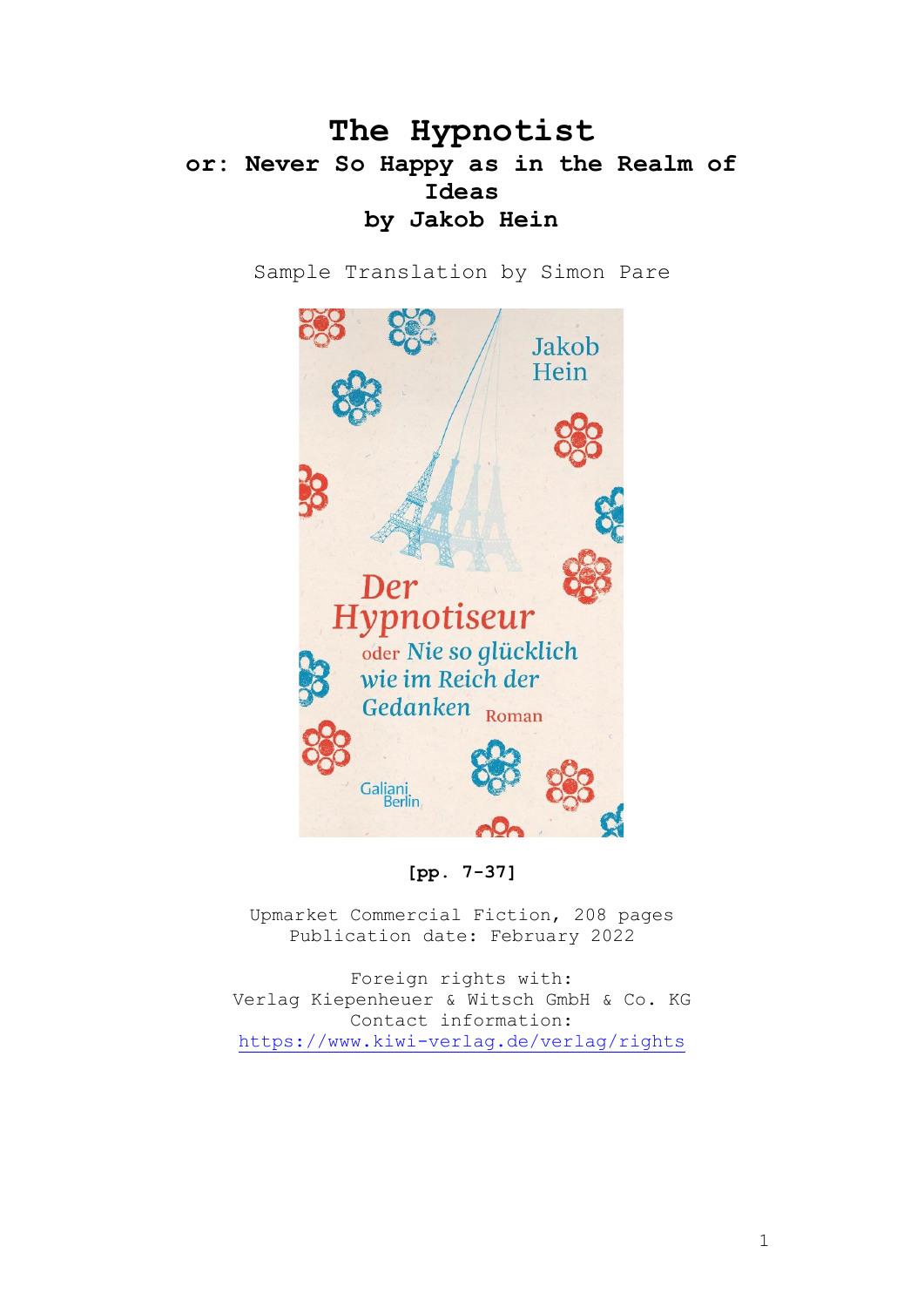## *Lieselotte Sawidski*

Here in the Lower Oder Valley our relationship with cranes has a lot in common with how the Indians feel about monkeys. Other people come here to take photos of them and tell us how wonderful these creatures and their habits are, but we find living with them nothing special and also know how much damage they can do. In ancient Byzantium they used to say it was easier to farm a rock than it was to farm fields and hills with a nearby colony of cranes. In the Middle Ages the British tried for centuries to exterminate the birds because they considered them pests and their eggs a delicacy. Whether you believe in nature conservation or not, those creatures are thieves and behave like them. Hundreds of cranes visit us here in the Oder Valley every year. They gather in the autumn on the broad water meadows before heading south, with the males flying to Extremadura in western Spain and the females even farther to Africa. Although mating pairs stay together for life, they spend the winters apart. The migrating birds are our region's biggest draw, as the grey birds assemble here for a few days before setting out on their great southward journey.

There used to be more going on here in the past. Far more. Mind you, further back in the past there was of course nothing but countryside here. Then, in the twelfth century, everyone who settled here was granted 'German rights'. This was quite something: suddenly the settlers, wherever they came from and to whichever people they belonged, became free people and received a hereditary title to the land they colonised. The dukes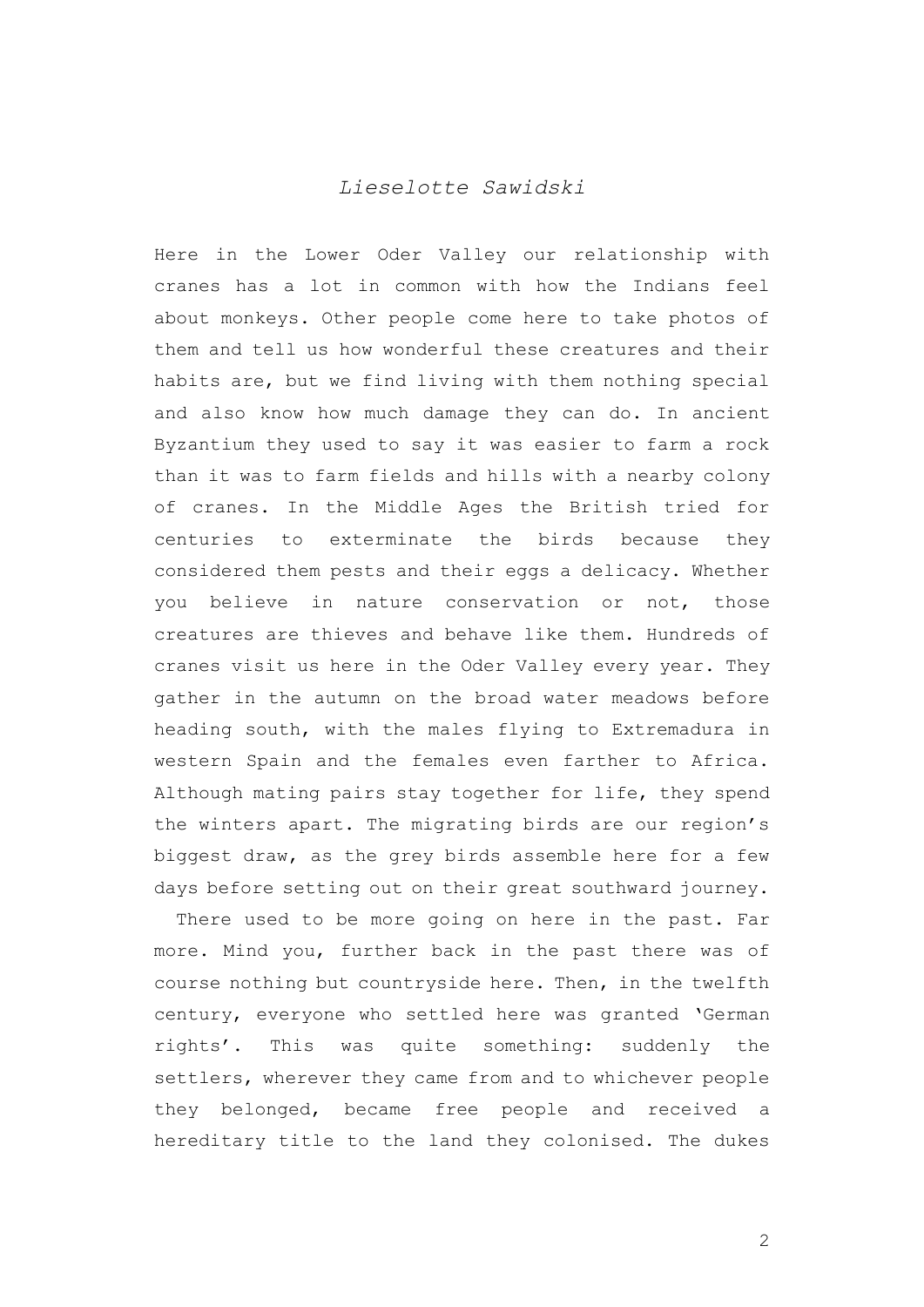of Pomerania needed timber and grain, and as the Oder Valley was so sparsely populated, they devised a plan.

It was always hard to live here. Back then it was probably high water and flooded fields that made life tough, and there were probably even more cranes passing through back then to pilfer the crops. Another reason it was tough is because our region is so remote – even today very few roads lead here, and there are always a few more roads leading out of here. Only for a short period of time, from the tobacco farming of the eighteenth century to the end of the polder system in 1945, did things look up for the locals here. It was possible to get nice and rich in the Lower Oder Valley and people flooded into the area to earn some money. That's totally unimaginable today. Those times also saw the construction of magnificent buildings and great churches, some of which are still standing to this day. Yet by the time the locks and bridges were destroyed in the war and trade in Silesian textiles and wool from Görlitz had in any case become unviable, that brief and plentiful historical anomaly was definitively over. Suddenly one bank of the Oder was German and the other Polish. On the Polish side, the valley was left for nature to reclaim – much to the cranes' pleasure, no doubt – but this resulted in the reclosure of the recently opened waterway from Stettin to Görlitz.

This area was actually Swedish for over a hundred years, even if very few people here know that nowadays. Mainly, though, we were on the margins – and this has only grown gradually more pronounced since 1945. First, Pomerania was transferred to Poland and the border moved to the Oder, which put us officially on the eastern edge of Germany. When the border was closed in 1981 because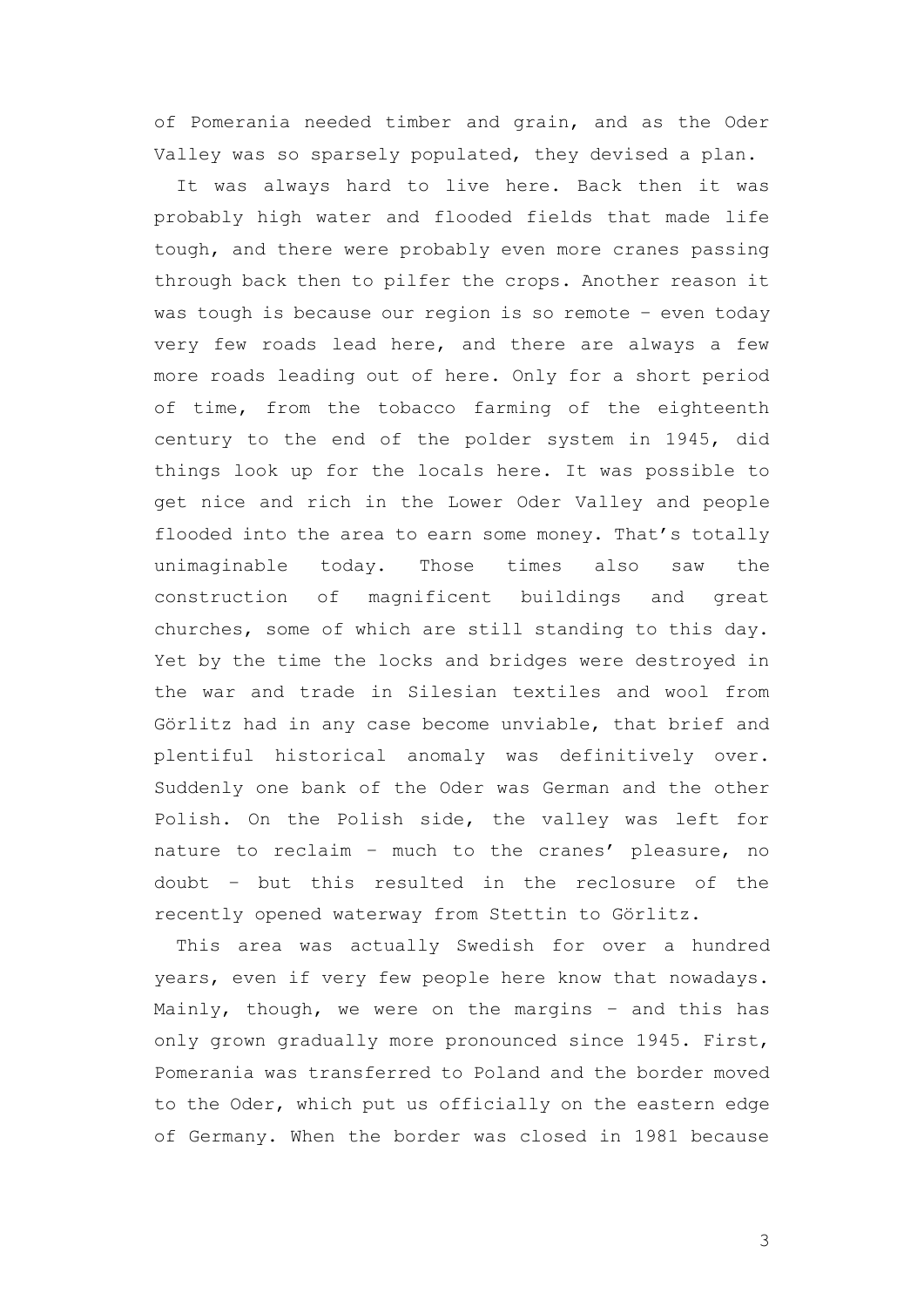of striking Polish dockers, we found ourselves that little bit more on the margins, and we thought we couldn't be pushed out any farther. After reunification, however, we almost ceased to exist: barely any inhabitants, no jobs, no railway line, barely any roads. An intact landscape, that's how people think of the Oder Valley today. Which is all very nice for outsiders who fancy spending a few days here.

Since then, the beautiful buildings of the past hang around like a wedding dress in a wardrobe. They are of no further use, but no one makes a move to demolish them because they're so beautiful to look at despite their uselessness and stand as a reminder of happier days. My husband and I married shortly after the war before I'd even turned twenty, and I wore the dress I had on that day to every festive occasion until, one day, it was threadbare. He's been dead a long time.

I've known Michael from when he was small, which is why I'm still allowed to call him Micki. He's the son of my neighbour's daughter which, put like that, makes it sound as if I've only seen him a few times, like some distant relative. Gerda – that's his grandmother – and I have always got on well, though. Both our husbands survived the war. We got on well and we spent even more time together after her Siegfried died of the Hong Kong flu in 1969.

By then her daughter Ilona had already moved in with her future husband Thoralf in Schwedt, because Micki arrived in 1960. If you lived in Schwedt, it was clear that you worked at the Petro-Chemical Combine. Thoralf had first built up the PCC as a young activist and later trained as a skilled petrochemical production worker when the enterprise got properly up and running in 1964.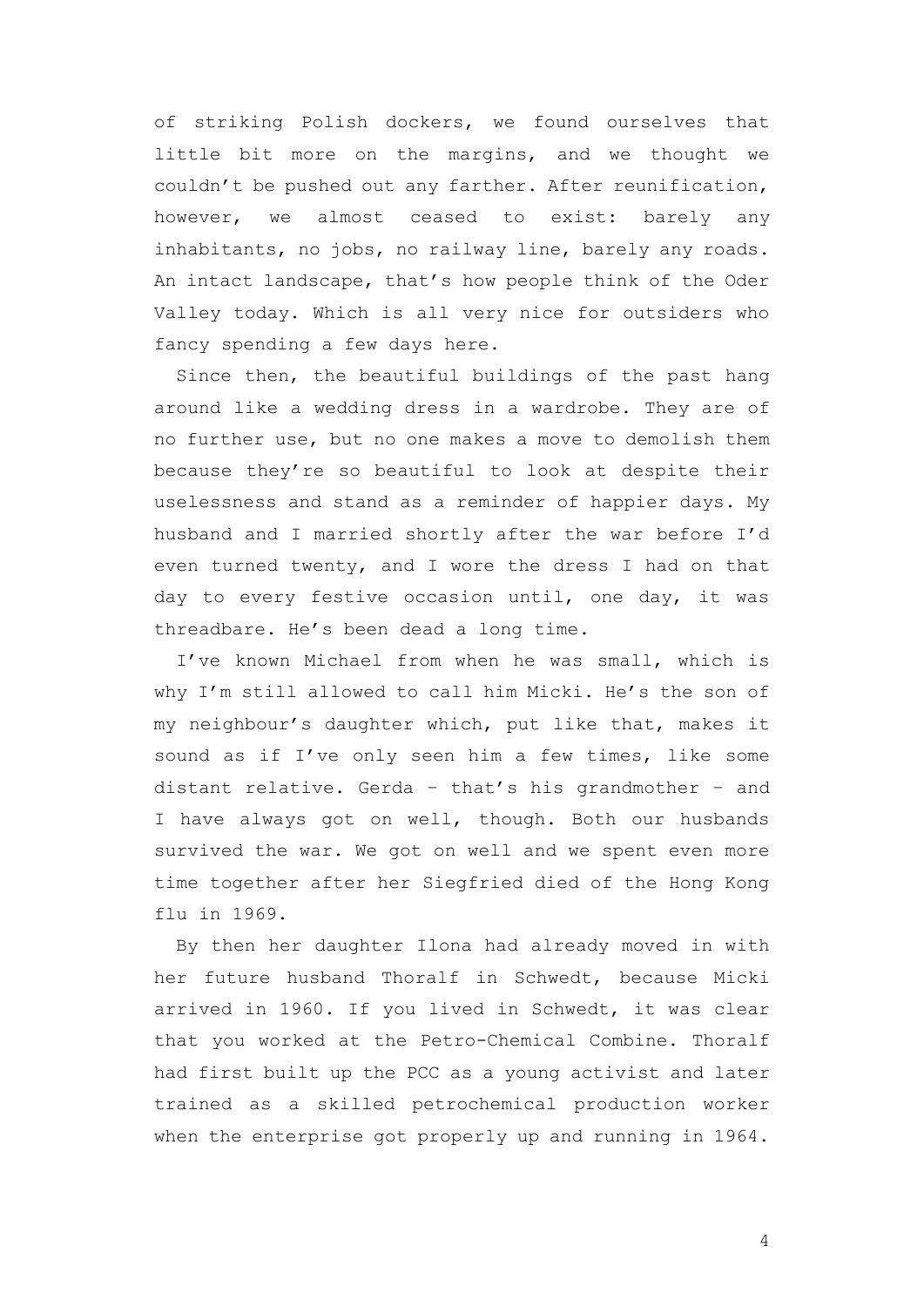Ilona was a dispatcher in the in-house laundry. They both earned decent wages.

She stayed in Schwedt after their divorce, which I can understand because why would a single mother with a small child want to go back to her village? Anyone can live in a town, but a village is tricky. In a town there's a cultural life and other young people and your neighbours don't care if you sleep in late, dye your hair this way or that, or have a man over once in a while. Here in the village, you're always on display. No one says anything, but everyone always knows everything. It's horrible. Now I'm an old woman I don't care, but when word got out back then that Ernst and I couldn't have children and everyone gawped at us with pity, I sometimes felt like bursting into tears and sometimes I felt like yelling at them all. But that's just the way it is, so what are you going to do?

That may have been part of the reason we enjoyed looking after first Ilona and then Micki. The boy was always over at our place; he liked coming to the village. He was spoiled not only by one grandmother but by three grandparents because he could always come and see us too. I'd have loved it if Ilona had moved back to Soldin after her divorce because that way Micki would have been at my school. He was already friends with Maik Klempow, the son of the then chairman of our agricultural cooperative and later chairman himself. Like father, like son. Ho-hum.

Maik and Micki. They'd run around the village, thick as thieves, but the little rascals never ran riot. They climbed trees, had a smoke together, drank beer – the kind of things young people usually get up to. They always believed no one noticed, while in fact the whole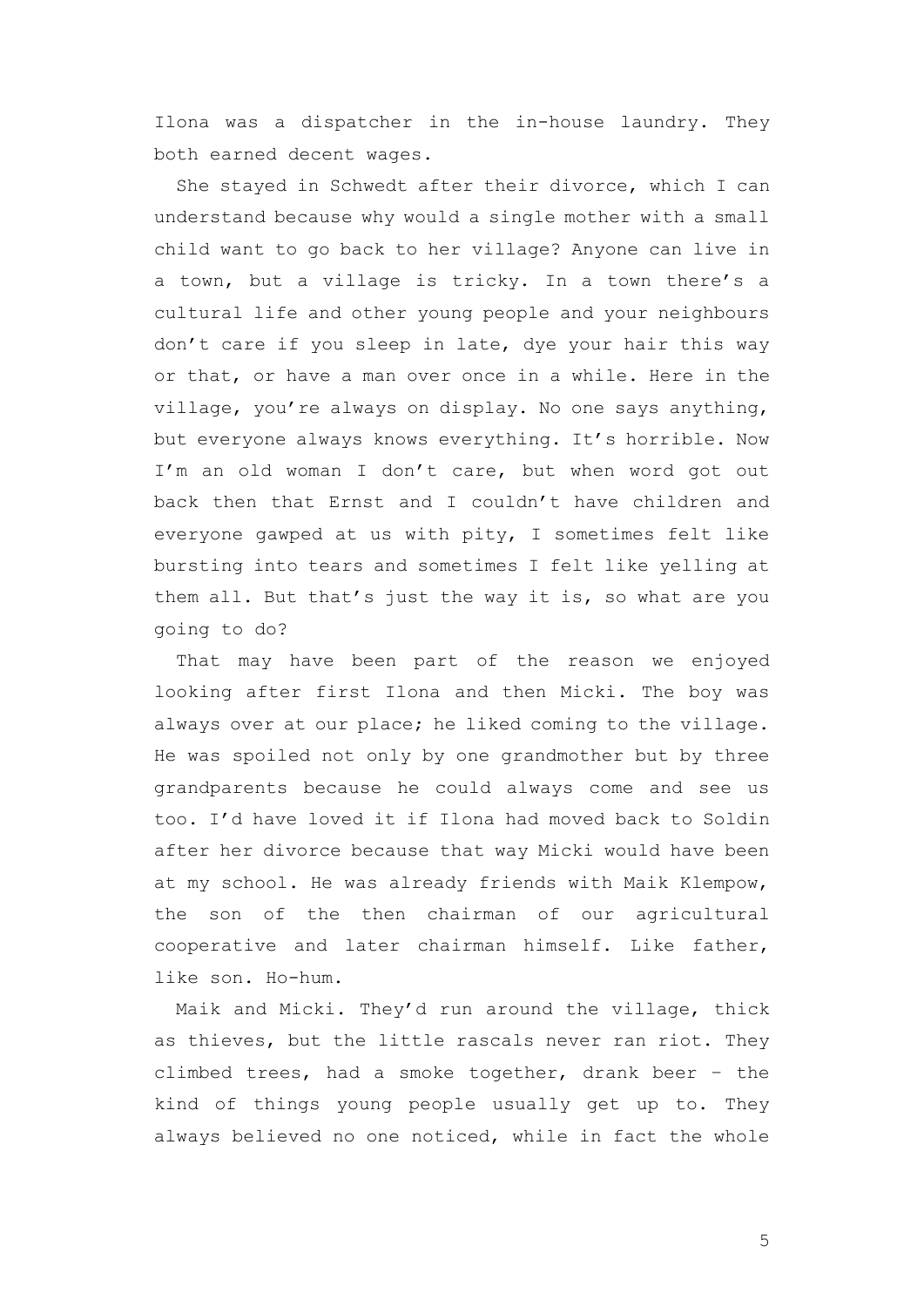village was in the know, but we were happier for them to let it all out here than for something to happen to Micki in Schwedt. When they were boys, and I mean young boys, hardly a summer went by without one of them ending up in our fire water pond. From sunup to sundown, the two of them were constantly up to tricks.

Micki was really clever and from what I could gather he always found school a drag. He understood everything far too fast and was too independent-minded for the school authorities. When even his school had cottoned on that he was clever, he was accepted at the EOS Friedrich Gauss, which then was the best school in Schwedt even. The boys and girls there were supposed to become mathematicians and engineers, but Micki had got it into his head that he wanted to study psychology. I said, 'Micki, you're not much of a talker. You can't go seeking out your biggest problem and make a career of it,' but if he was anything, it was stubborn.

I saw him as more of a nerd. He was never practical and something would get broken just about every time he tried to help me out in the kitchen. And yet I always imagined him sitting in the PCC, solving some complex chemical problem or other, or holding a test tube up to the light on TV. In Western Pomerania we only had East German TV, and although people really meant the Elbe Valley when they talked about 'the valley of the clueless' where West German TV wasn't available, we were no better off. The only channel we could get besides DDR1 and DDR2 when the weather conditions were right was TVP, but none of us spoke Polish.

So I'd always pictured my Micki as an engineer in lab glasses and a white coat, but then one day he came to see me and said he wanted to be a psychologist, and no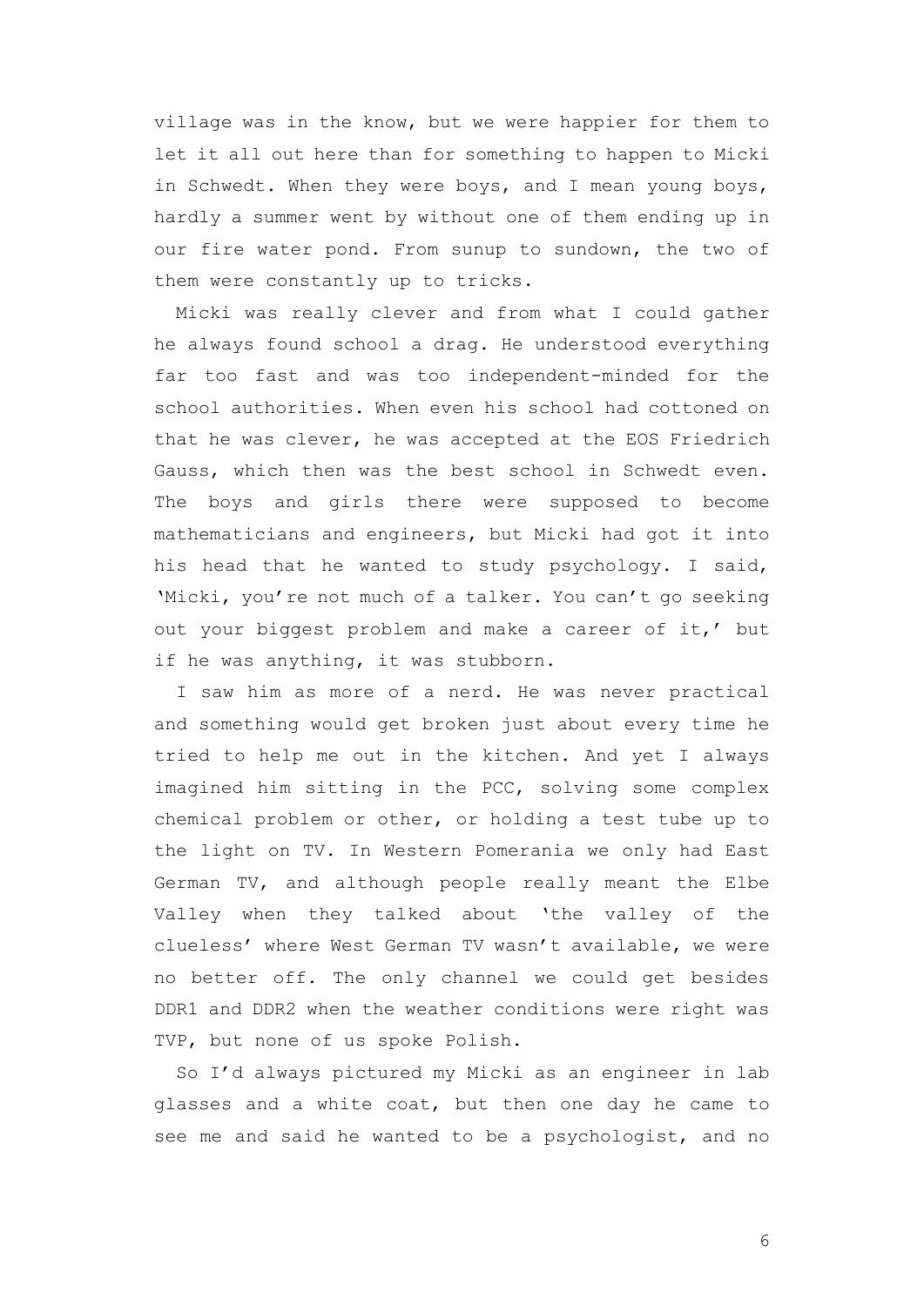one knew where he'd got that idea. Why would any sensible person want to become a psychologist? Are you unhappy? we asked him. Something wrong with your mum or dad? But he said it had nothing to do with that and not all psychologists had a screw loose, or whatever other expression he used.

Everything went smoothly at first because he signed up for three years in the army, which is what they'd told him to do. They explained it to the pupils as if they were selling indulgences: go to the army for three years and then, *and only then*, could he study psychology. You scratch our back and we'll scratch yours. And the poor sod did as he was told. The minimum stint was eighteen months, but who knows if he'd have come through even that long unharmed. It was supposedly better for the three-yearers than for the minimalists – as a woman, I wouldn't know much about it – but I don't get the feeling Micki coped very well. He drank more from year to year and his skin got worse, and the odd time he did say something, it sounded not like Micki but as if he had a megaphone inside him with some thug shouting through it. He'd always been such a sensitive person and his normal voice was nice and quite high and clear. I don't really know how to explain it, but somehow Micki and his body grew apart during his time in the army. He wore that horrible uniform, his face looked as if he'd bought it second-hand and then this deep voice would rattle off one crass remark after another.

We stopped being close around then. Which was fine, of course. He was a young man who could take care of himself, so why would he need a grandma like me? But it still felt terrible. I'd lost my little Micki, and in his place this young man in a uniform that looked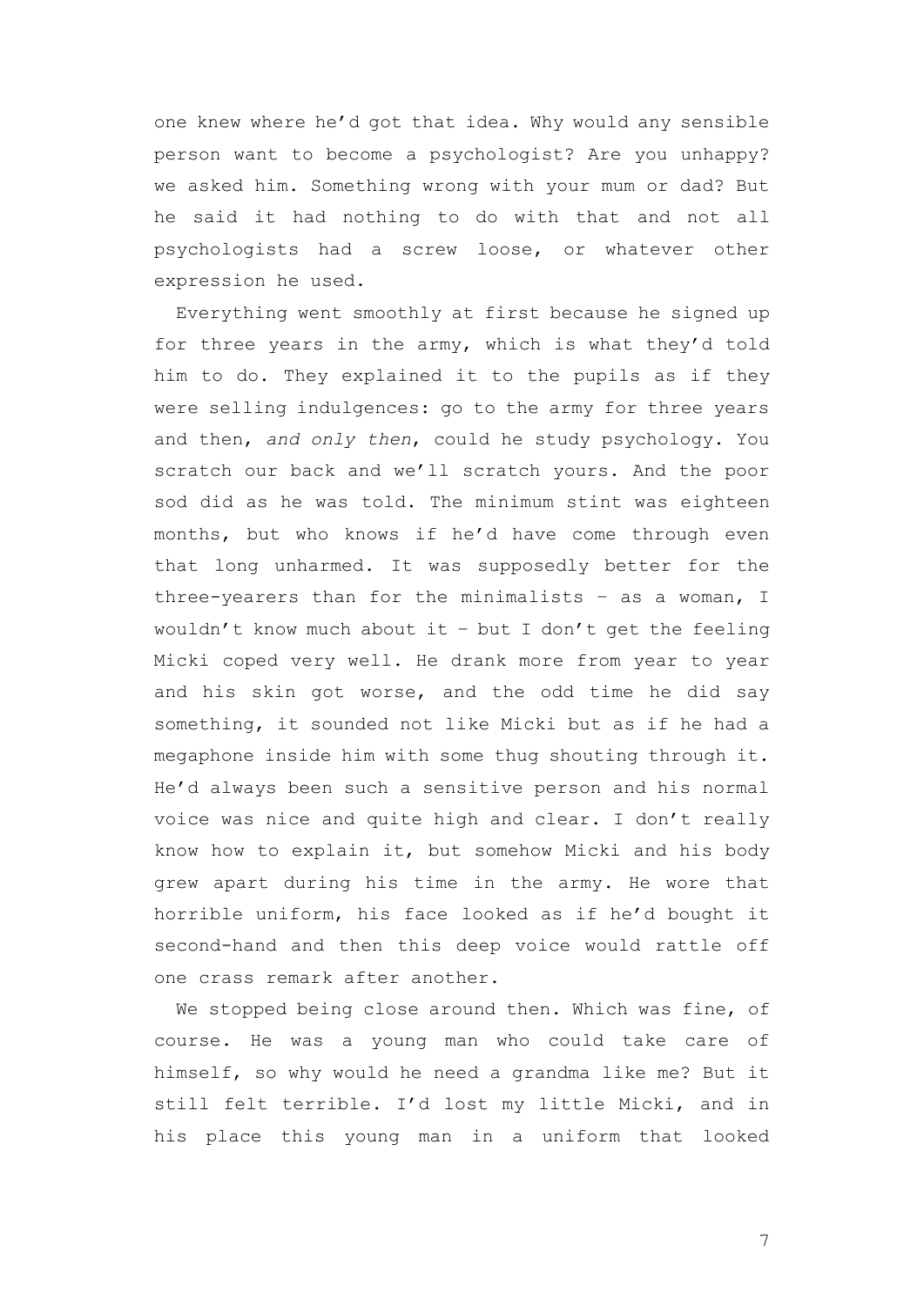terribly like a Wehrmacht uniform would pay visits to Gerda. When he did come, he would barely step outside. He usually only came for Christmas and Gerda's birthday, and he didn't even say very much during the birthday celebrations. He would just sit there in a corner, drinking beer and chasing it down with schnapps in the evenings. It also made me sad because I was of course meant to tell my pupils lots of wonderful things about the army, though luckily I only taught at a primary school, not secondary. None of my kids had to sign up, but it still shocked me to see Micki in such a state.

He then went to Rostock to study, and at first it seemed as if things were getting back on track. In any case, he began to look like the sort of young man I'd fancied he would be before the army got its claws into him. He came to see me more frequently and always had a friendly hello for me. Of course I gave him a friendly hello back. Micki wasn't to think that I bore him any grudges.

Then one day - and this was the biggest surprise of all – about two years after he'd started studying, he moved in with Gerda for good. Having arrived on the very first train, he hauled two big suitcases up from the station with and moved in with her. Initially, you might have thought he was on holiday or between terms or something, but after three or four months it was clear it was for the long term. The others pounced on Gerda and tried to question and intercept her and squeeze information out of her. It's rare that something interesting happens in our village and of course everyone discusses it, including the fact that Ilona, Micki's mother, came to visit a lot at the beginning and then less often, and that Micki had set up in Siegfried's old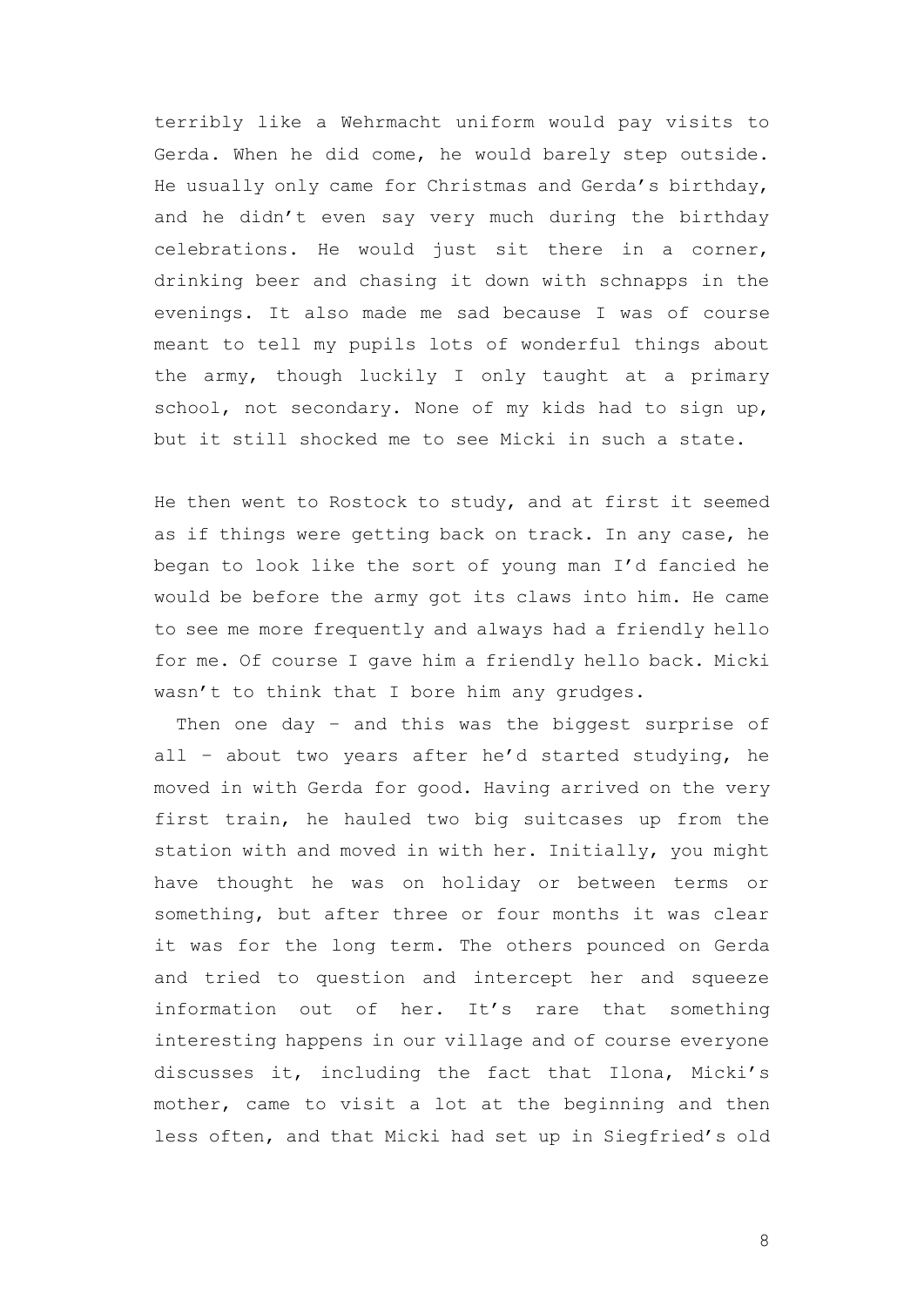room, and that he was walking around in his grandfather's work clothes and wellies and the rest of it. People loved gossiping about that kind of thing. How they would have loved to hear all about it from Gerda in great detail.

A village like ours is a tangle of contradictions. No one wants to say anything, but they're all desperate to know everything. Everyone begrudges their neighbour the dirt under his or her fingernails, but as soon as a stranger turns up, everyone closes ranks. Everyone would like to do things exactly as they see fit but will always stick their noses into the smallest cranny of their neighbours' business. No one says a thing, and yet everyone knows what they mean. And supposedly no one's interested in anything, yet everyone has curiosity to burn.

In my experience, you always find out everything eventually and the door to this knowledge often opens inwards and all you achieve by pushing too hard is to shut the door more firmly. It's better to take a step back and let it open from the inside. I didn't bother Gerda, even less so Micki, and it might have looked as if I wasn't curious, but to be honest I was sure from the outset that this approach would eventually yield the most information. If I'd kept dropping in on Gerda with some excuse or other, she would not have told me a thing. Since I was desperate to find out every detail, I sat tight and waited.

One day, Micki popped round to see if he could borrow Ernst's drill. The two of us stood there a little awkwardly without saying much while Ernst was fetching it from his workshop. When Micki brought it back that evening, I invited him in for a beer and then he started talking. And he talked and talked and talked.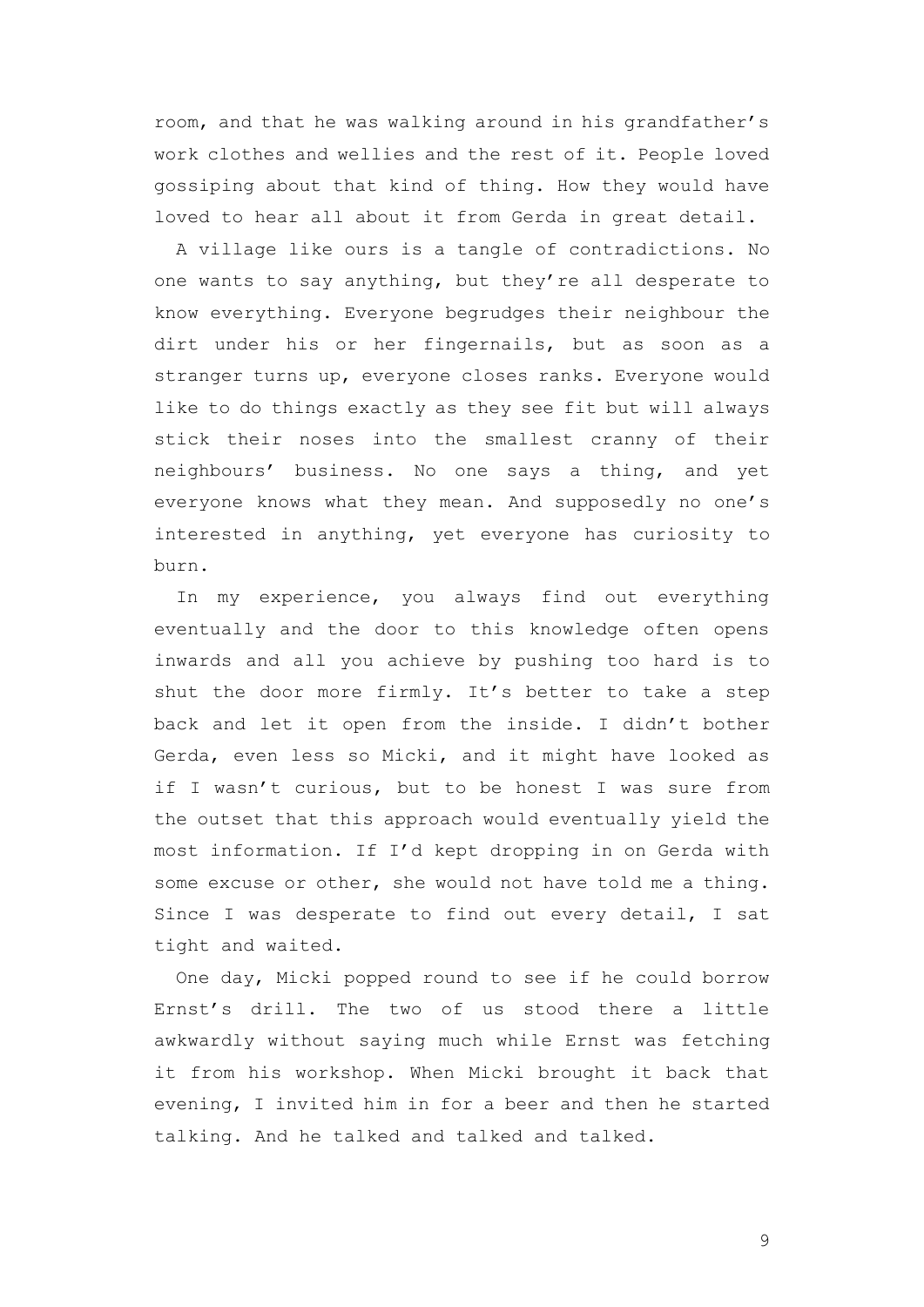Like every other student, he had to take Marxism-Leninism courses – it was more or less our state religion. Everyone had to go to the gatherings on a regular basis and proclaim the faith, regardless of whether you believed in it or not. That's why they always got so worked up about the church – it would have been competition.

Anyway, Micki had also had ML, as it was called, and because it was university, they didn't stick to a few basic tenets but discussed the foundations of the philosophy and knowledge and who knows what else. Marxism was to be held up as the ultimate outcome of all philosophical considerations. When they tackled Schopenhauer and his *World as Will and Idea*, the theory that the world consists only of our idea of it, they were obliged for their homework to reject this theory as bourgeois and wrong. This was still the case in the eighties and shortly afterwards came the billions in loans from the West. It was clear everywhere that we weren't really on the winning side or if we were, there appeared to be distinct advantages to being on the losing side. An unemployed person in the West may have been unemployed, but he or she still drove an Opel and went on holiday to Spain. An engineer here had to pay a fortune for a Trabant and pull strings for a vacation spot in Zingst.

Micki explained all this to me in far greater detail, of course. In any case, he had linked Schopenhauer's theories with the Workers' Party's idea of reality in his clever-clogs essay. Me, I never studied. After the war they needed teachers and when they asked, I stuck up my hand very fast, and then they sent me off to train and when I returned four months later I was a novice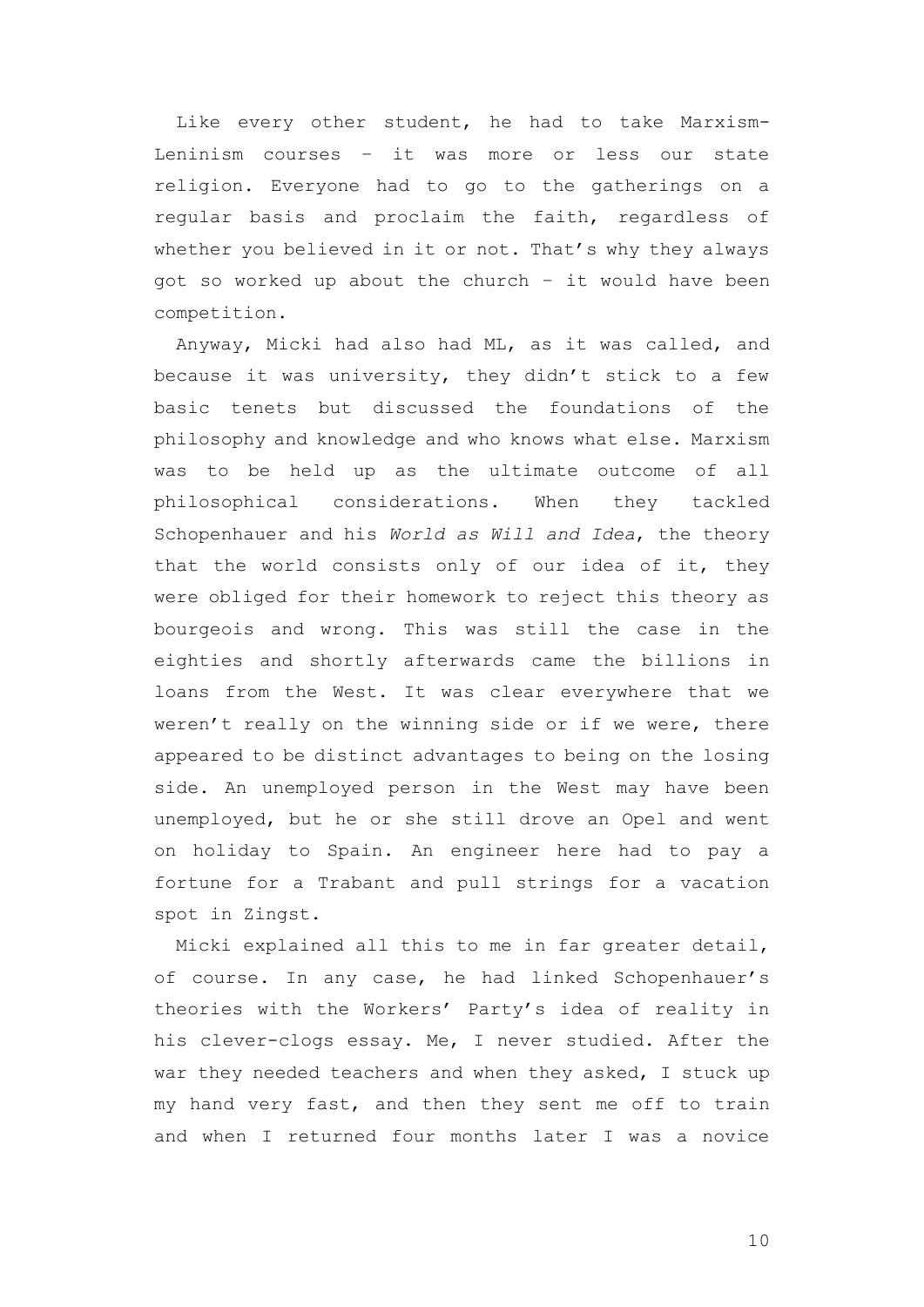teacher. I only really learned how to be a teacher afterwards, anyway, and kept learning right up until I retired. It's not something you can pick up theoretically and, in my opinion, you can't pick it up by studying. What 'm trying to say is, that of course I didn't understand much of Micki's theory, and maybe he didn't really understand it himself, but at the university at least they understood that he was saying that reality as described by the Party was just the will and idea of the Party and therefore Schopenhauer's teachings ought to be interesting because both conceptual systems shared an aversion to measurable reality.

They understood him to be saying they were lying. He then said that he wasn't saying that, only what was written there, no more and no less, because now there was no going back as, stupidly, he had not only written it down but also handed it in. He hoped to be able to interpret his way out of the mess somehow. If he'd said it in a debate, they might have reframed it as a misunderstanding by a young working-class boy who had, after all, proved his correct attitude towards the Party and the state through three years' service in the peaceful army. But Micki had written it down and submitted it, making it an official document, and German bureaucracy must always officially digest official documents. That was a mistake. Micki was always making those kinds of mistakes.

A phone call can be forgotten, a comment can be misunderstood, but an offensive document is in a different category. That was, incidentally, the secret of the petition system. Someone would sit down and write a letter to the state, and the state was incapable of throwing these letters away. As a teacher you are of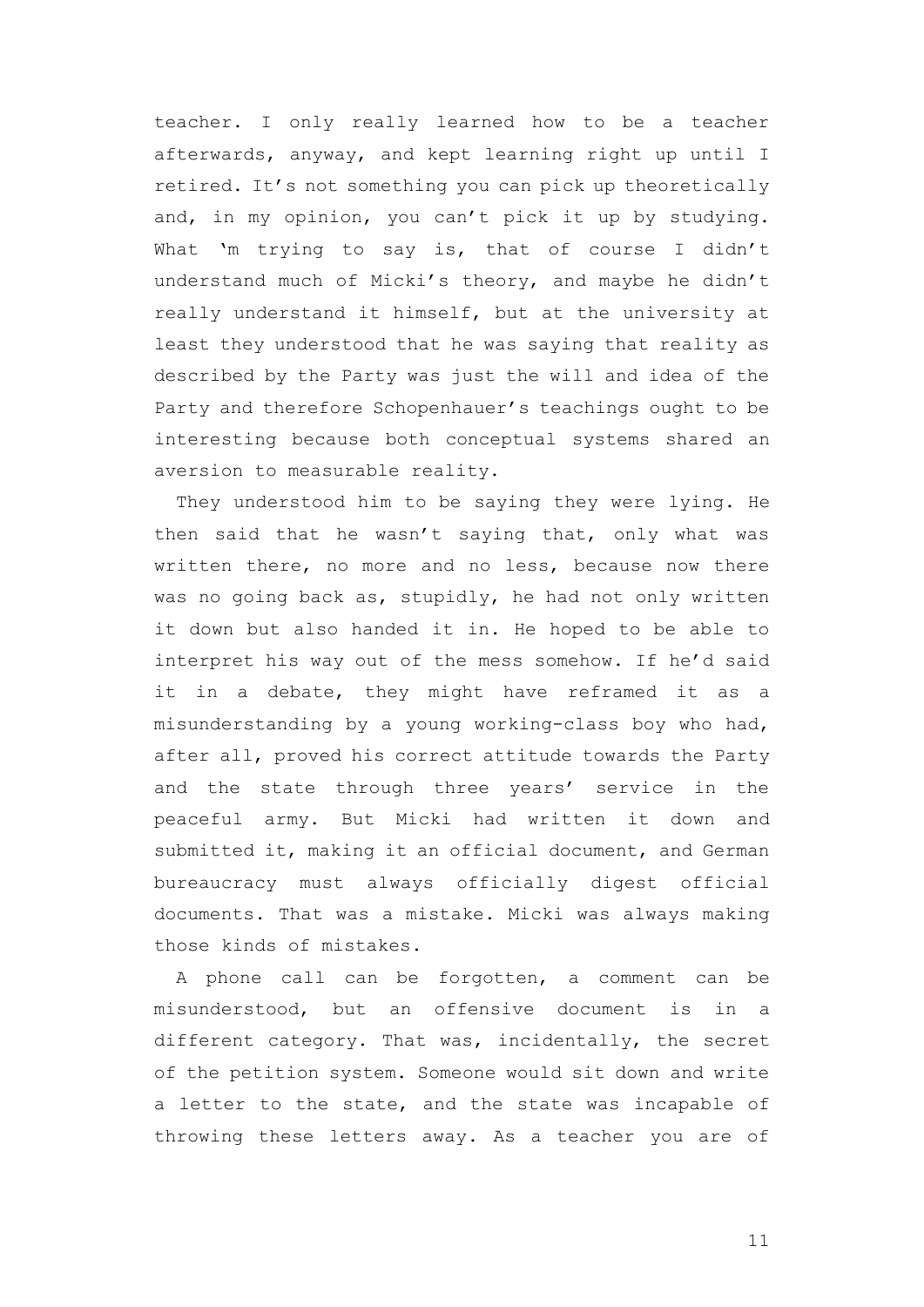course automatically a bit like the village clerk, and I wrote dozens, if not hundreds of petitions for villagers. Eventually they didn't even attempt to do it themselves but came straight to me. I had a small Erika typewriter in the front room and I would sit down and write the petition for them with a carbon copy. In exchange we were given eggs or vegetables or some cake. I once wrote a petition for Carsten about gravel and when he received the gravel, he gave me a rabbit. All I had to tell him was when we wanted to eat it and he brought it over, freshly slaughtered, skinned and gutted that day. That was how things were done back then.

People came to us for petitions and to Klempows for the phone connection. As chairman of the agricultural cooperative, Klempow naturally had privileges and received a phone, but he had to screw a sign saying *Public Telephone* onto his house, and people would go there whenever they needed to make a phone call. It was his wife who looked after it. He himself made many calls from his office, where he also had a phone, so as to save money at home. Johanna wrote down who phoned whom for how long and took payment. People generally paid more because it didn't make much difference, but Johanna managed to pocket a tidy sum that way. It was actually possible to live on three hundred marks a month back then, and the telephone must have brought in a good hundred.

Anyway, Micki shouldn't have written it all down. It wasn't overtly hostile, of course, but nor was it correct and so they kicked him off the course for a lack of class consciousness, so he said. And then he didn't want to go back to his mum's and her new boyfriend, and he couldn't stay in the student halls of residence and so he moved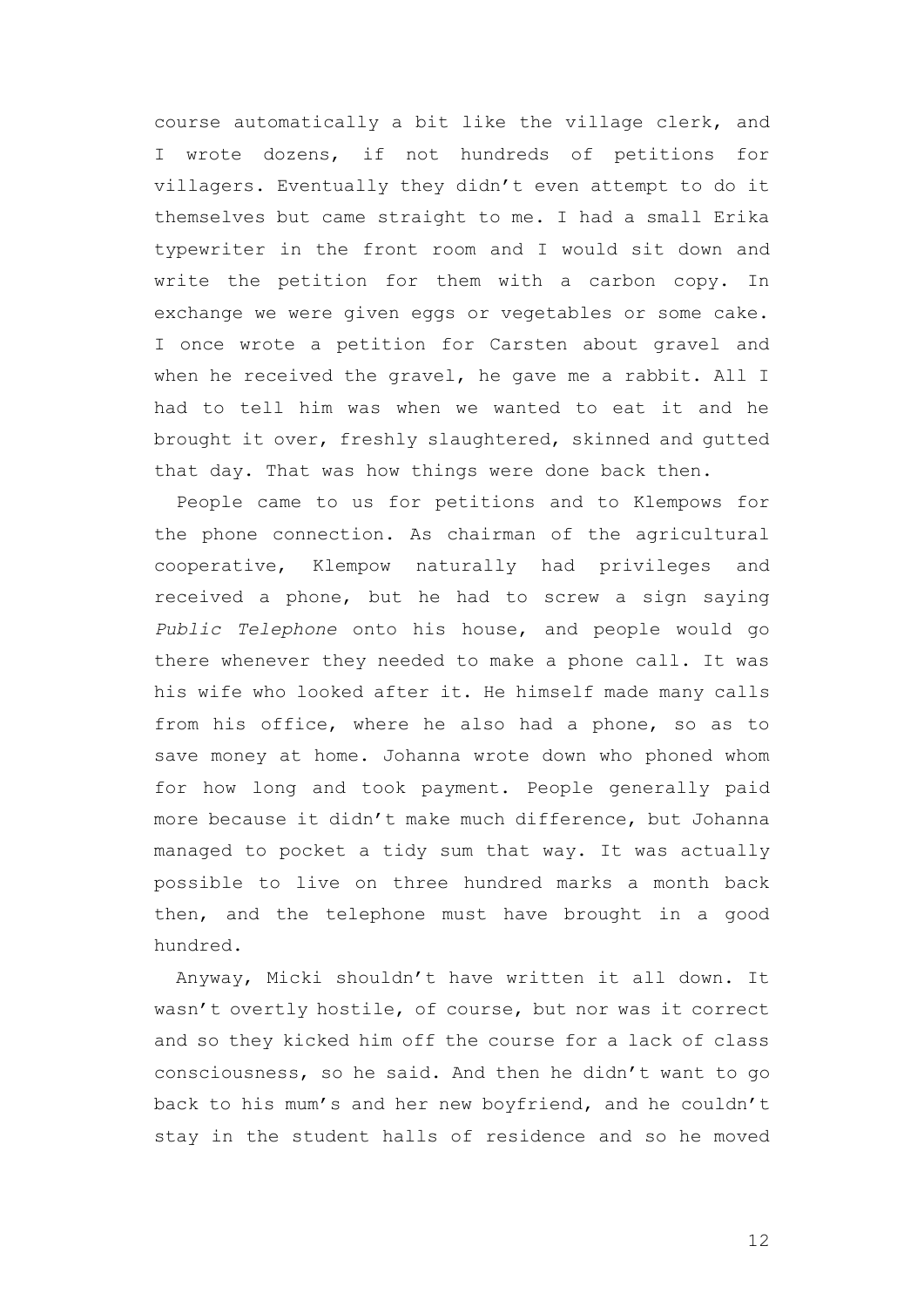in with his grandma, into his old room where he'd stayed every summer. He liked it there and wanted to ponder his next move in peace.

But then he had to register with the local police, which meant that he also had to give a place of employment and so he went to see if old Klempow didn't have a job for him. 'What as?' the chairman asked. 'You can't do anything, Micki.' He was right from his point of view because in the agricultural cooperative you've got to be able to pitch in somehow. Cooking, electronics, gardening, tractors – you have to be able to do something if you want to work in farming, and Micki had never been the practical kind. But then, in Klempow's telling, Micki had spotted the books on the shelf and said, 'Well, take me on as a librarian.' Klempow asked what kind of librarian, we don't have a library. Who cares, Micki told him, there are a few books over there. You don't have to pay me anything, just confirm to social security that I'm your librarian. That'll cost us twenty marks a year, Klempow supposedly said, but Micki had anticipated this and slapped a hundred marks on the table and said, I'll come back in five years. And Klempow did it because they knew each other from before and Maik and Micki were still friends. So Micki could ponder in peace what he wanted to do next and he pondered for so long that he probably forgot what he was pondering, and in the end he just stayed on Siegfried's farm.

After Gerda died a few months later, he was all alone on the large farm in fact. Gerda was a few years older than me and had never really been ill. No one's really ill in our village because there's no doctor to determine that kind of thing. If someone gets something, they go to the hospital in Pasewalk where they're operated on or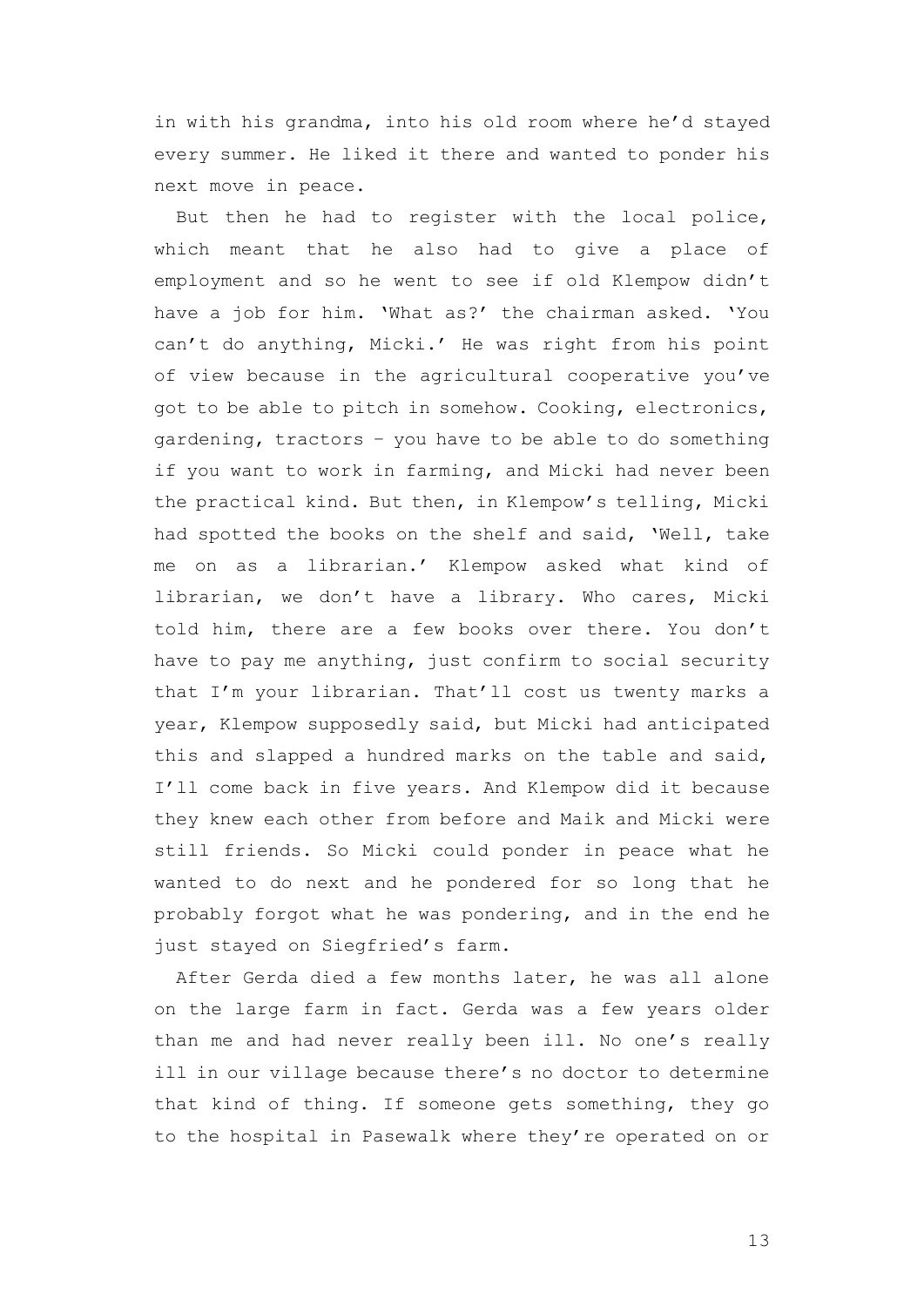someone writes a prescription. You used to wait there for hours, which meant you'd have a long, hard think whether you were really ill. For little aches and pains or to renew a prescription, we'd go over to Rosow, but there was no point because Dr Mühler didn't have anything to examine you with there.

It was the heart in Gerda's case, apparently. One evening she felt sick and the next morning she was dead, that's what Micki said. Not even seventy, but what are you going to do? They took her to the cemetery and the whole village was there, Ilona too of course, and after that Micki was all on his own on the farm. What's he up to? everyone asked. Why's a young man without a wife and without a clue about anything living alone on Siegfried's farm, is what everyone said because of Gerda's husband. The only one who didn't ask himself that question was Micki. He just sat around. Didn't take care of a thing, not the house and not the garden.

In his first January he ran out of coal. Where does he think the coal comes from? everyone wondered. We were already hooked up to the district heating system from the coal-fired power station over there, like most people around here, but Gerda couldn't get connected, and Micki didn't know where to get hold of coal. He came over to see me and for starters I gave him what we had left over, and then he rang up Schmölln where the coal merchant was and because Klempow put in a good word for him, a week later he had his coal. If Micki had cleared up the farmyard and driven away Siegfried's Wartburg and maybe had twenty francs, they would probably have dumped the coal directly outside the cowshed, which is where the coal belonged on that farm. I don't even know how I know that, but that's just how it is in our village, sooner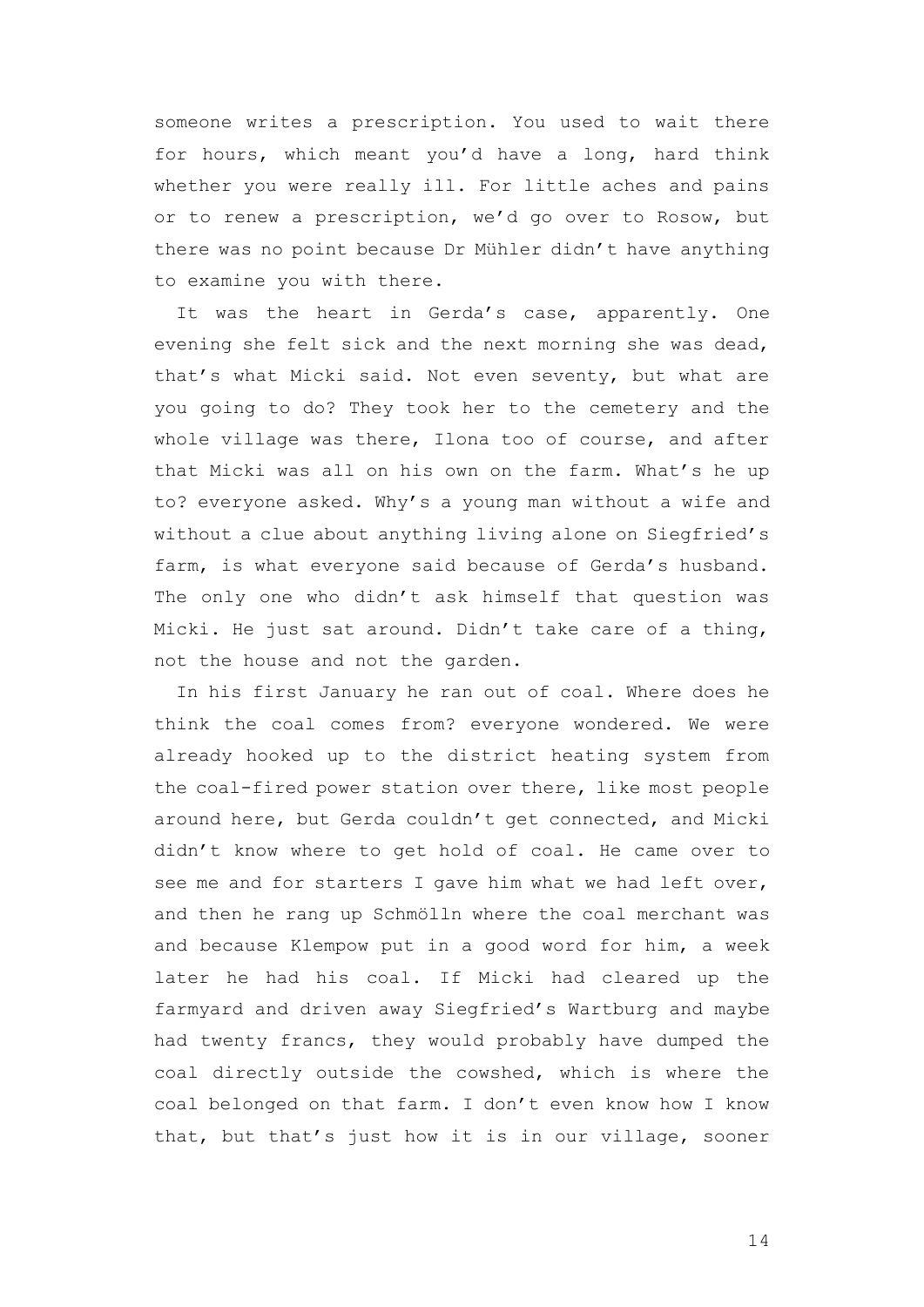or later everyone knows everything. I mean, we've been neighbours for decades and we know that kind of thing.

But Micki didn't and so they tipped out the coal in front of the gate, ten hundredweights of halfbriquettes, as broken lignite was called. And then he came out and tried to persuade them to bring it into the yard, but of course they just burst out laughing. They were kings; they weren't going to take any orders from someone like him. So Micki appeared with his coal bucket and spent a few hours lugging it into the yard, but he got fed up and just left the rest of the heap lying there outside the gate for a day, then a week. After that he must have noticed he couldn't get his car out of the yard with the coal lying there, and so he slowly lugged the rest of it into the yard too. Nothing much goes on here in winter because people aren't out and about much, so they were really happy to have something to chat about at the cooperative shop. I felt sorry for Micki, but he didn't feel sorry for himself. He didn't care.

Then in the spring of '83, the business with the visitors started. Outsiders wandering through the village with rucksacks or suitcases, asking for Micki or Siegfried's farm. I can clearly remember a woman suddenly standing in the middle of the village, like someone out of *Sibylle* magazine. Short black hair, long coat, heels, lipstick and one of those little artificial leather suitcases in her hand. It was a shock. Her kind belonged in films, in photos or in Berlin, but what was she doing on Upper Street in our village?

When she asked for Micki, it set off a lot of conflicting rumours. There were arguments at the shop about whether she was a girlfriend from his student days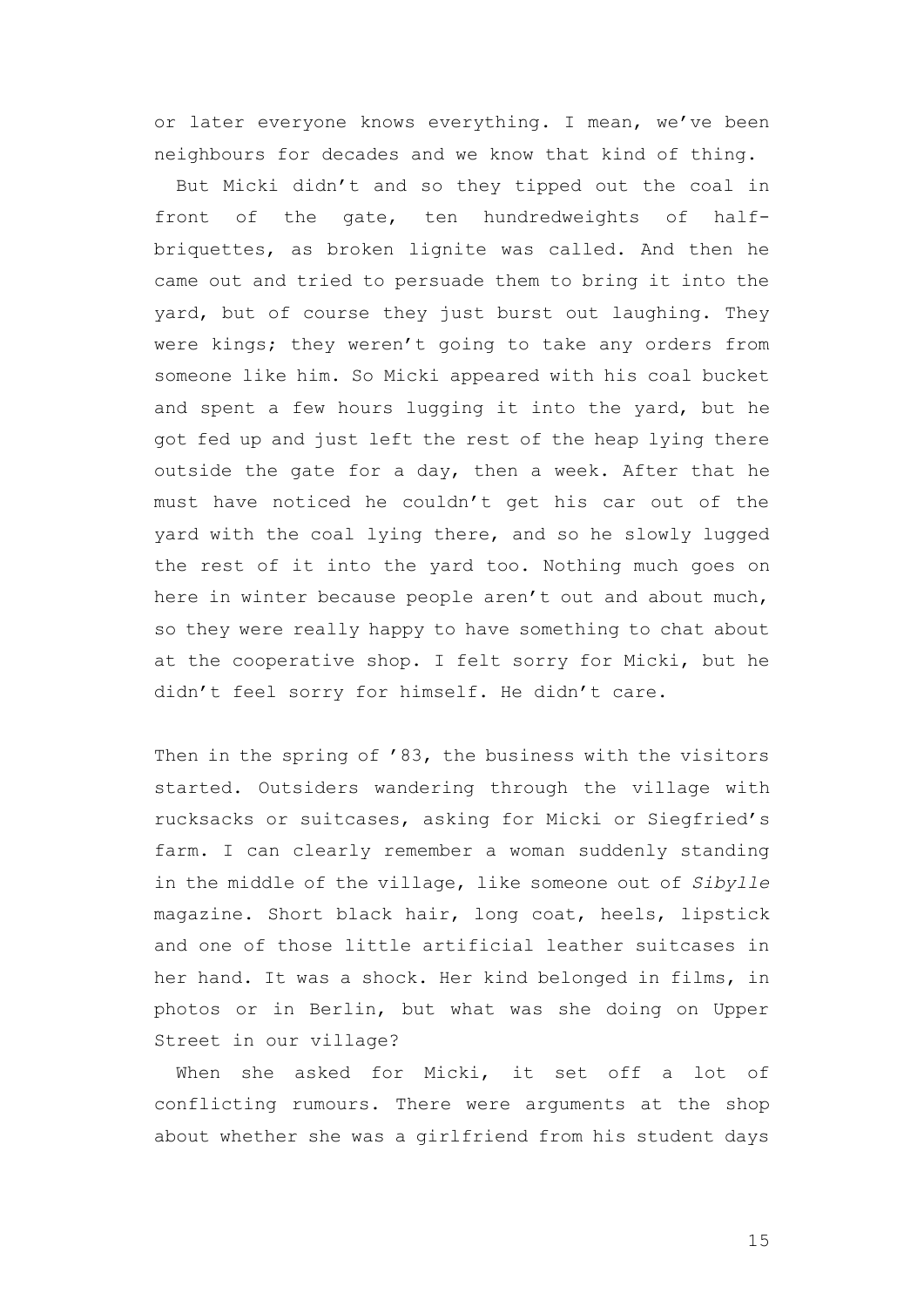or a prostitute he'd called, even though they didn't really exist here. What was clear to everyone in the village was that she and Micki had sex – with a strikinglooking woman like her, people couldn't really imagine anything else. From time to time she went for a walk along the Oder and smoked cigarettes, but she spent most of her time on the farm. Hopefully she didn't realise the villagers were registering her every move.

People tried to wheedle it out of Micki at the shop or elsewhere, but he was the silent type and had little interest in stoking the gossip and tittle-tattle. Everyone was convinced that she was going to move in with him, but then after about a week she left, leaving the entire village silently mourning her departure. A few weeks later the next person turned up, a young man. And that's how it all started. It wasn't a mass movement, oh no, not at first anyway, but now and then a man, or more usually a woman, would turn up and knock on Micki's door. Most of them went home again after a week.

They never let anything slip. We didn't know them, of course, and we only really met them in the shop when they were buying cigarettes or wine. They were townies and they bought posh things like Duett or Goldkrone. They said they were friends of Micki's with these unnatural smiles. They were the kind of people who went for walks. Just like that, in the middle of the week. They would put on their jackets and walk along the Oder. I could understand that in the cold season because he won't have been heating his place very much, and I thought they must be taking a walk to get warm. But they did it when it was warm too and at the most ungodly times of day. They went out for walks between noon and one, when normal people are having lunch.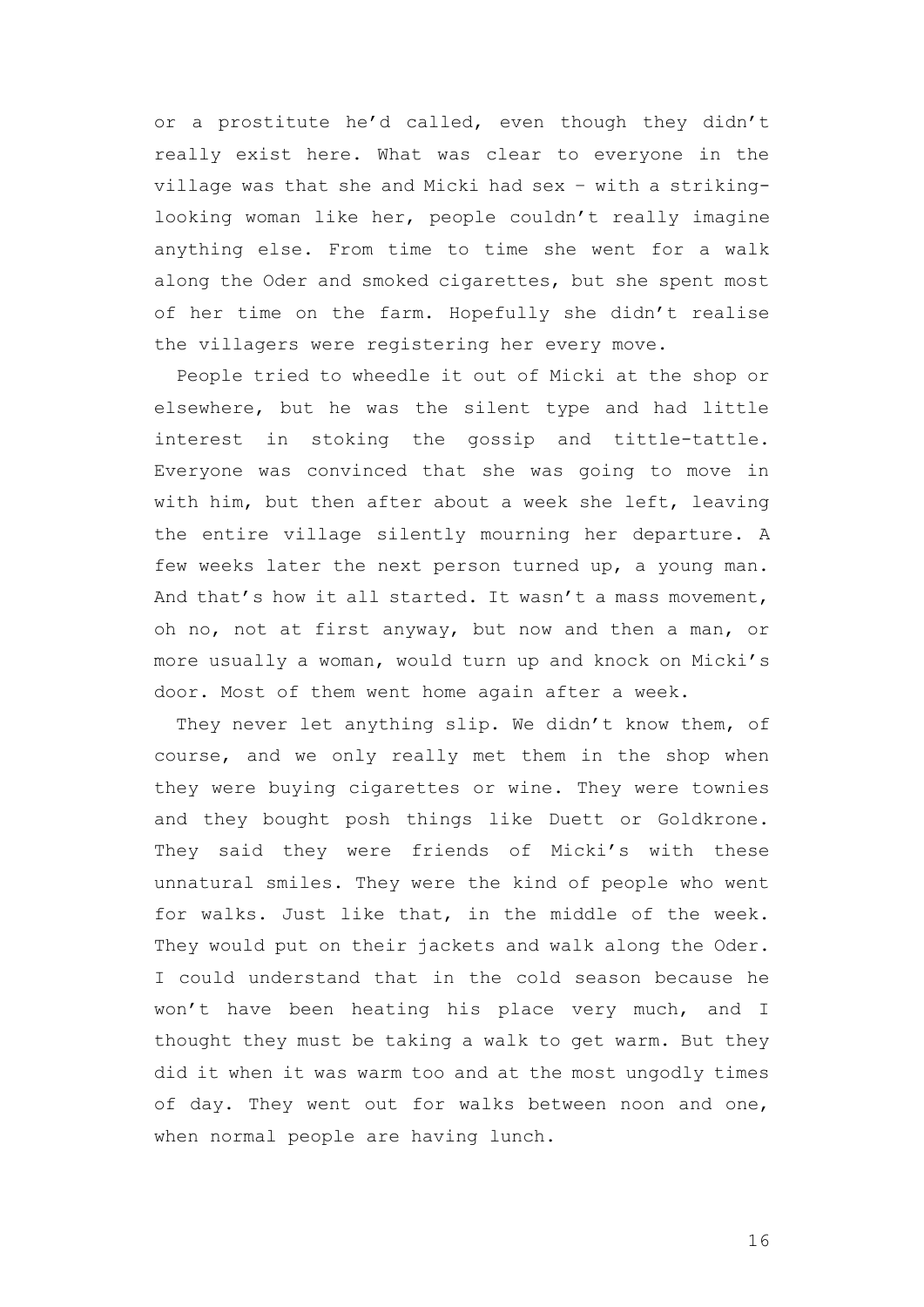No one in our village goes for walks. We go to the cemetery to look after our parents' graves or we go to the shop or we go over to the neighbour's to borrow a cake tin. Many a person here would see that as a huge provocation because if you go for a walk, what you're saying is you've taken care of everything on your farm and can now go for a walk with a clear conscience. But there has to be something, your gutter is blocked up with dirt or your back fence needs mending or the shoots need pinching out on your tomato plants or a window is still hanging crooked on its hinges. That's what everyone's thinking, though no one would ever say it. I've never ever been for a walk here.

In any case, I always thought Micki must be getting money from his visitors. Because like everyone else he smoked and he drank and he bought things at the shop and he had to pay for his coal as well and all the rest. You didn't necessarily have to pay for electricity back then. You were meant to, but you could also choose not to. But Micki always paid and I guessed it couldn't come from Gerda because she didn't have much of a pension, she wouldn't have put much aside and when she died the money stopped flowing to Micki. His official job was unofficially to bring Klempow money so Klempow could pay his supposed librarian's social insurance. He hadn't sold anything, he hadn't traded any goods, so I was far from the only person in the village who wondered where he got his money.

That made me wonder *why* his visitors would pay him. It can't have been for the food, as I don't believe Micki was that one-in-a-thousand man who did more than cook at Christmas or tend the barbecue. He bought every readymade food the cooperative shop stocked, which at the time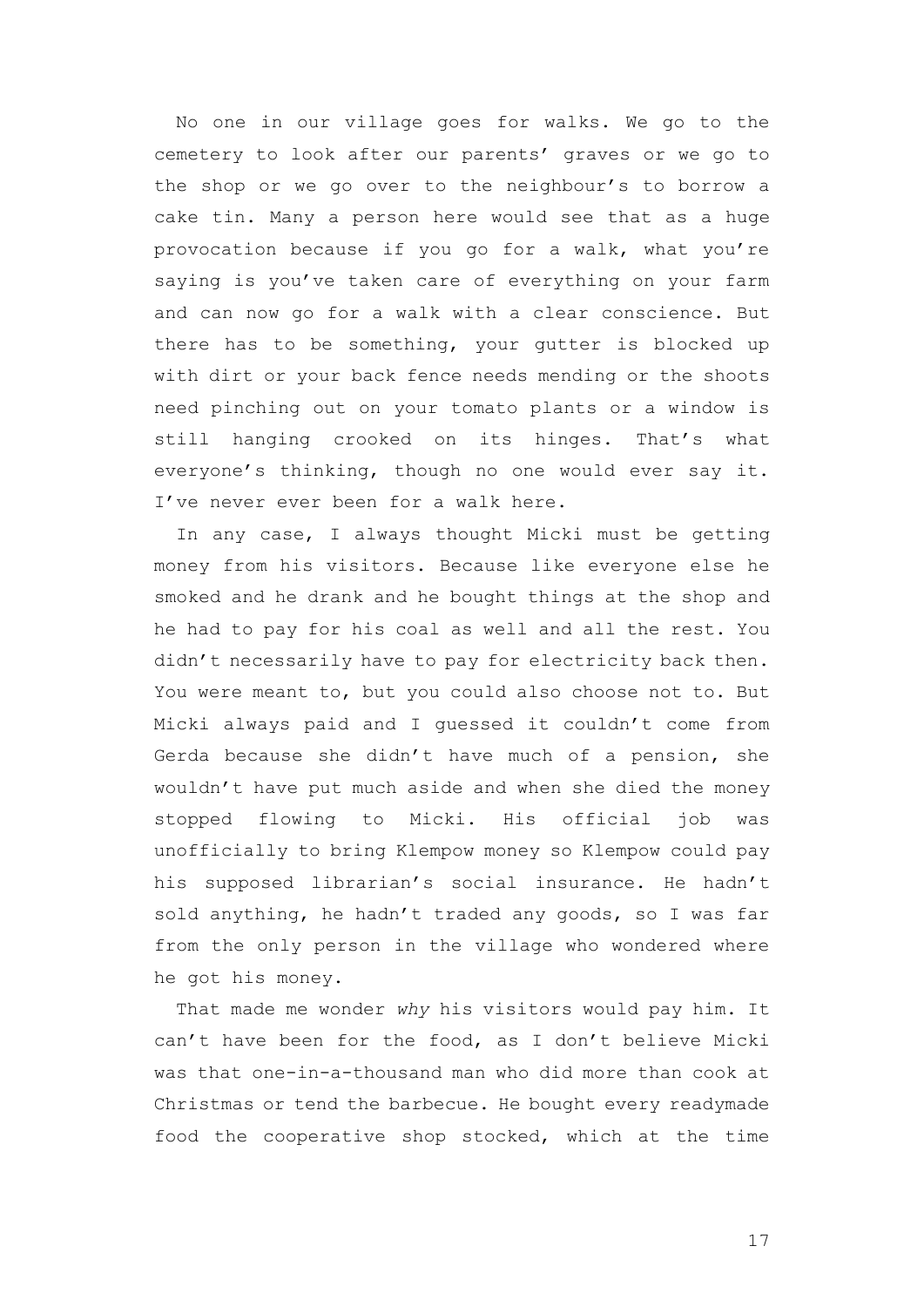meant beef roulade in a jar, tinned fish, soups or who knows what else. He always bought lots of potatoes. Pomeranian folk like potatoes, but Micki stood out because he bought them at the shop, whereas most people got them direct from farmers or the agricultural cooperative and stored them over the winter. It wasn't legal to go straight to the cooperative and cut out the normal supply chain, but it was common. After all, everyone had a trailer, and people were used to scratching one another's backs. Manfred was promised a ten-mark note if he lent a hand with loading, and someone would crack a joke about 'public property'. At least when the entire village is involved in shady business, you can be sure no one is going to split on you. At home we would place the potatoes carefully in the clamp by hand because the things taste better if they haven't hit the ground a thousand times before ending up on a plate. Karlena was a good variety for keeping in a clamp. The villagers' personal potatoes were very nice and handpicked. No one really wanted the ones from the shop.

So it can't have been the food that drew people to Micki's, that much was clear. And it wasn't because of the nice accommodation either, as the house had long been in need of more than just a lick of paint. Which is why I'd always guessed those people were up to something psychological because I'd given a little thought to what Micki could and couldn't do, and the psychological stuff was the only skill that came to mind. They might have kicked him out of the university, but they couldn't remove the knowledge from his brain before he left. They would surely have liked to and if they'd been able to, they would have done so. What's learnt is learnt, though, and thought is free, and I always reckoned those strange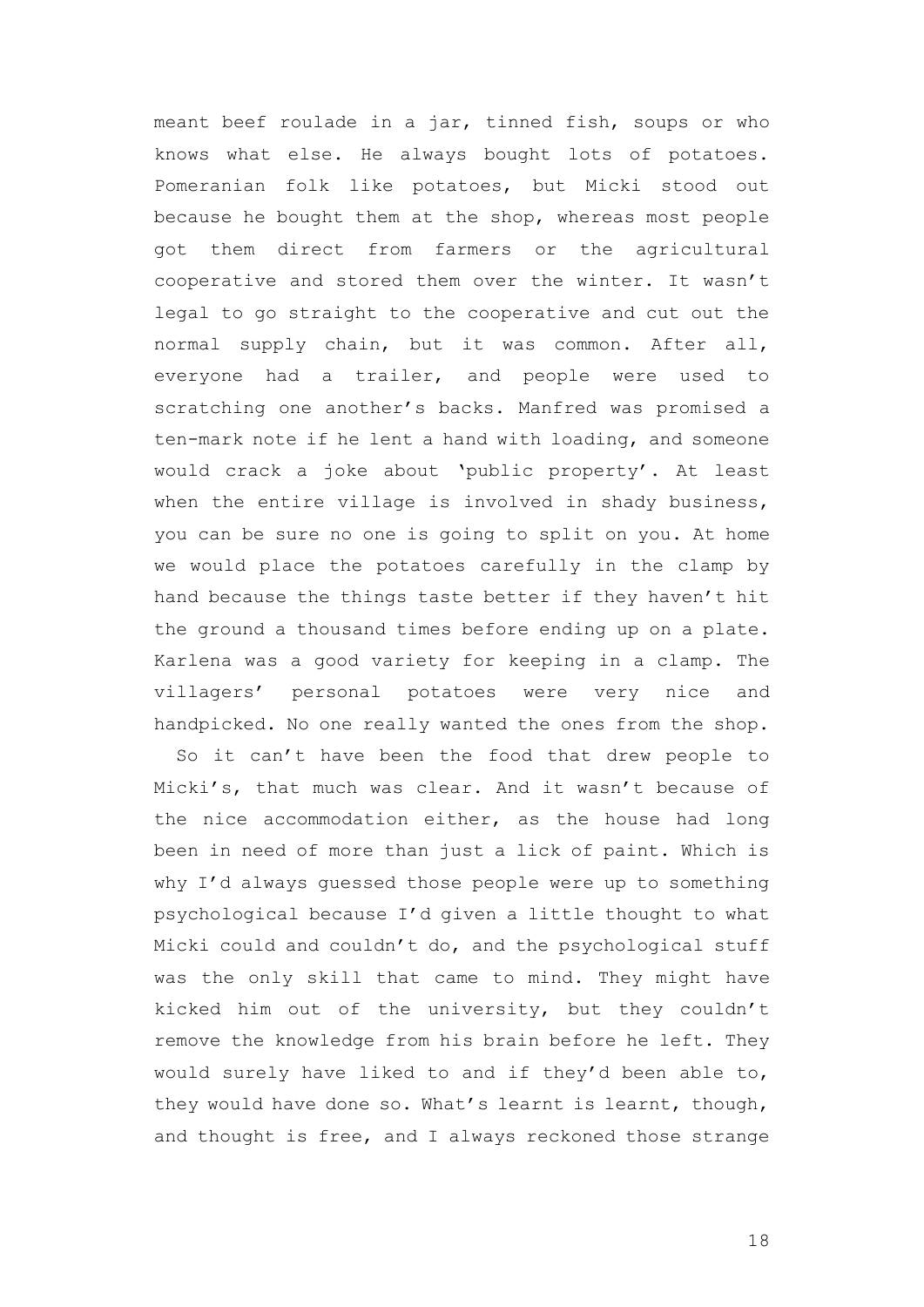characters must be up to something psychological at Micki's. They all had a slightly dissident look about them, Western-style parkas and dyed hair and the like – what I mean is that they didn't look like good comrades or young activists. Now I've no idea what good comrades or young activists look like, but these characters looked more the dissident kind, although I couldn't be any more specific.

I asked Micki straight out when he came round to borrow the drill a second time. He wanted to put up a shelf in his grandma's old room for his visitors. Oh right, visitors, I said innocently. Yes, he had visitors from time to time now, I must have noticed, Micki said. Oh, now you come to mention it, I had, I said. There was always someone or other dropping in, I thought they were old schoolfriends or from his university or something. No, he said, these people came to him for hypnosis. Hypnosis? You only used to find that kind of thing at the fair, I said. Why are they coming to you? See, Micki said, that's what everyone thinks, but in fact hypnosis is a completely normal form of psychotherapeutic treatment, but the demonstrations at fairs still made people still think it was hocus-pocus. But he had met an old professor at university who could still do hypnosis, and he was immediately interested and asked the professor if he could teach him, and the professor hadn't put him off or anything but gladly taught him straight away, which is why he, Micki, could now do hypnosis and it was great.

Well, you must be the first and only person in Soldin to practise hypnosis, I said, even counting Rosow. But what are these people after? Why do they come to you for hypnosis? Because not many people can do it, Micki said,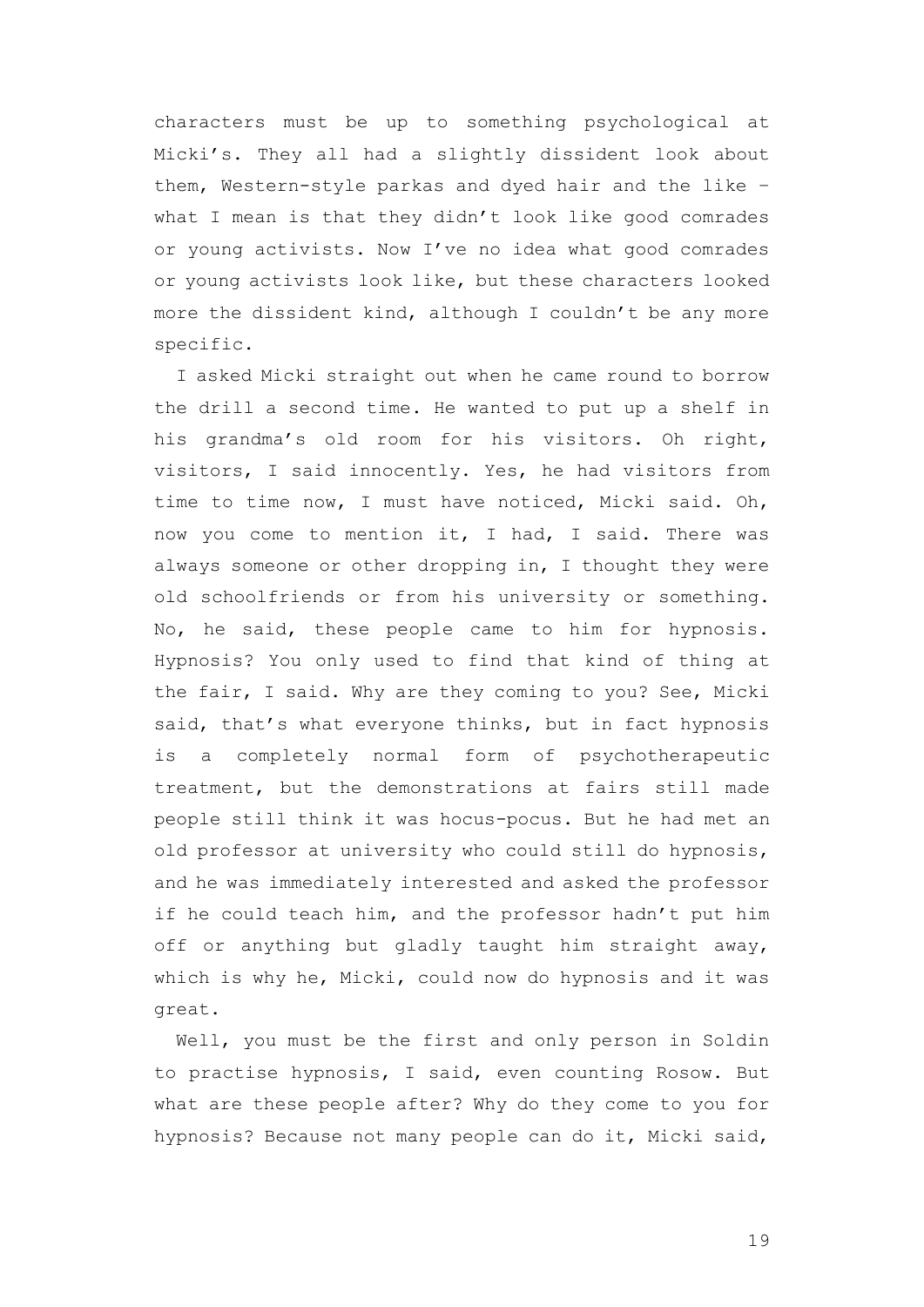and he offered it for all purposes and personal circumstances. But the people who go walking around here all look very healthy, I said, not at all like nutters or whatever you're meant to call them. That may be true, he said, but everyone had some secret wishes, and hypnosis allowed him to fulfil them.

We were standing in my hallway, Micki in Siegfried's work clothes, which would always be too big for him, holding Ernst's drill wrapped in an oilcloth, and me in my house dress because I had to go out later to cut the nettles. Ernst had always sworn by oilcloths to protect his machines, and why shouldn't I keep up the tradition for his sake, even if he was dead?

And so people pay you for this? I asked, figuring that now we'd got this far I might as well spit out my question. For heaven's sake, no, Micki said, shocked, of course not. That would be illegal for several reasons. I'm not a psychologist because I was kicked off my course, these people aren't recognised patients, and only recognised psychologists are allowed to take payment from recognised patients for therapeutic treatment. None of which applied in his case. However, his visitors sometimes made a contribution towards their living costs, and if they gave a little more than he'd spent, you couldn't ban that between friends. I see, I said, so how much do they give you? You're a nosy one, Lilo, he said, and then he said it was hard to say exactly, but it probably came to a couple of hundred marks per week. That's the price of a hotel, I said then, but he said it wasn't a price, it was splitting costs between friends, and I said I wouldn't tell anyone and he should bring the drill back quickly because he knew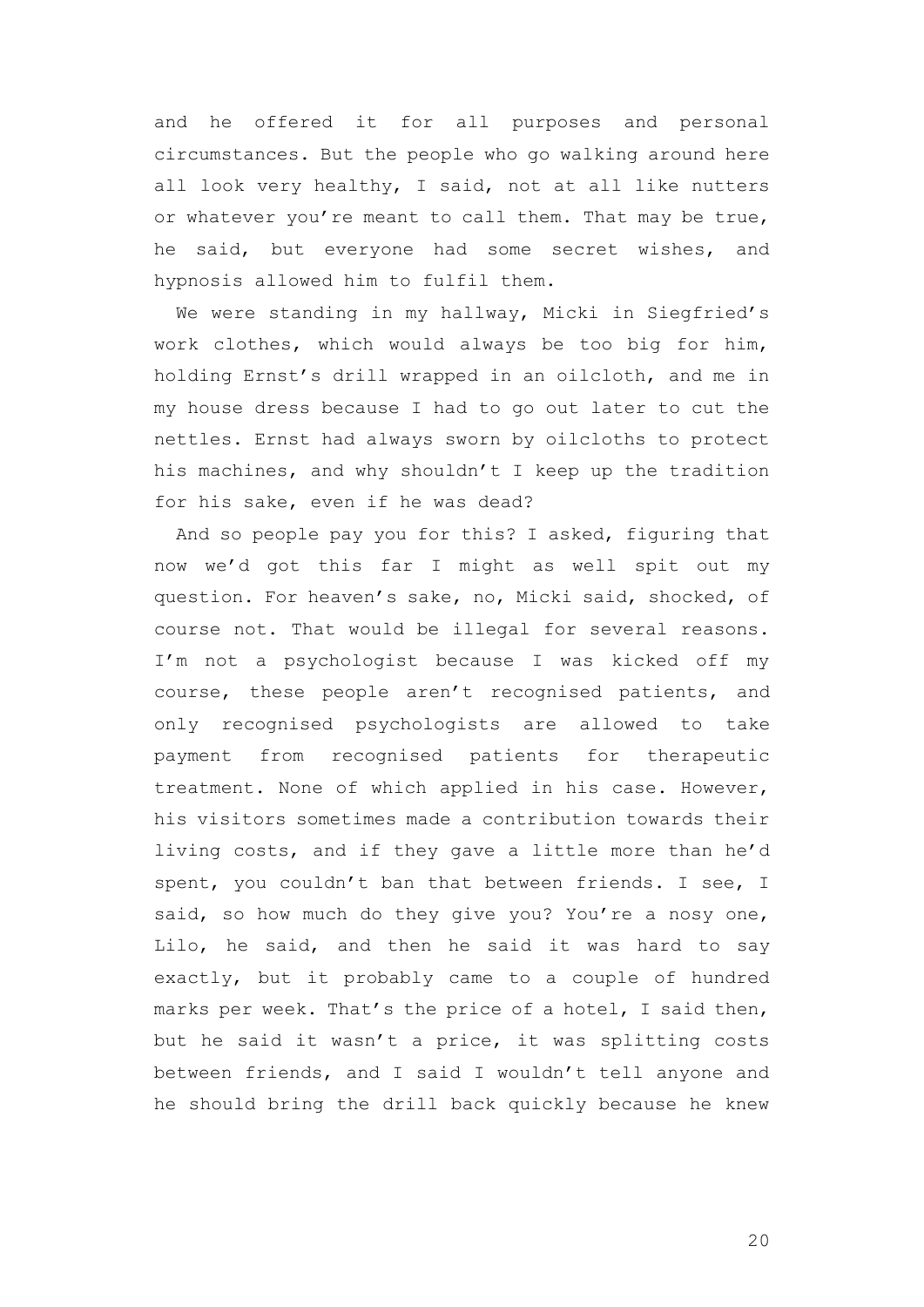Ernst didn't like lending his things and I didn't want to stab him in the back, even now he was dead.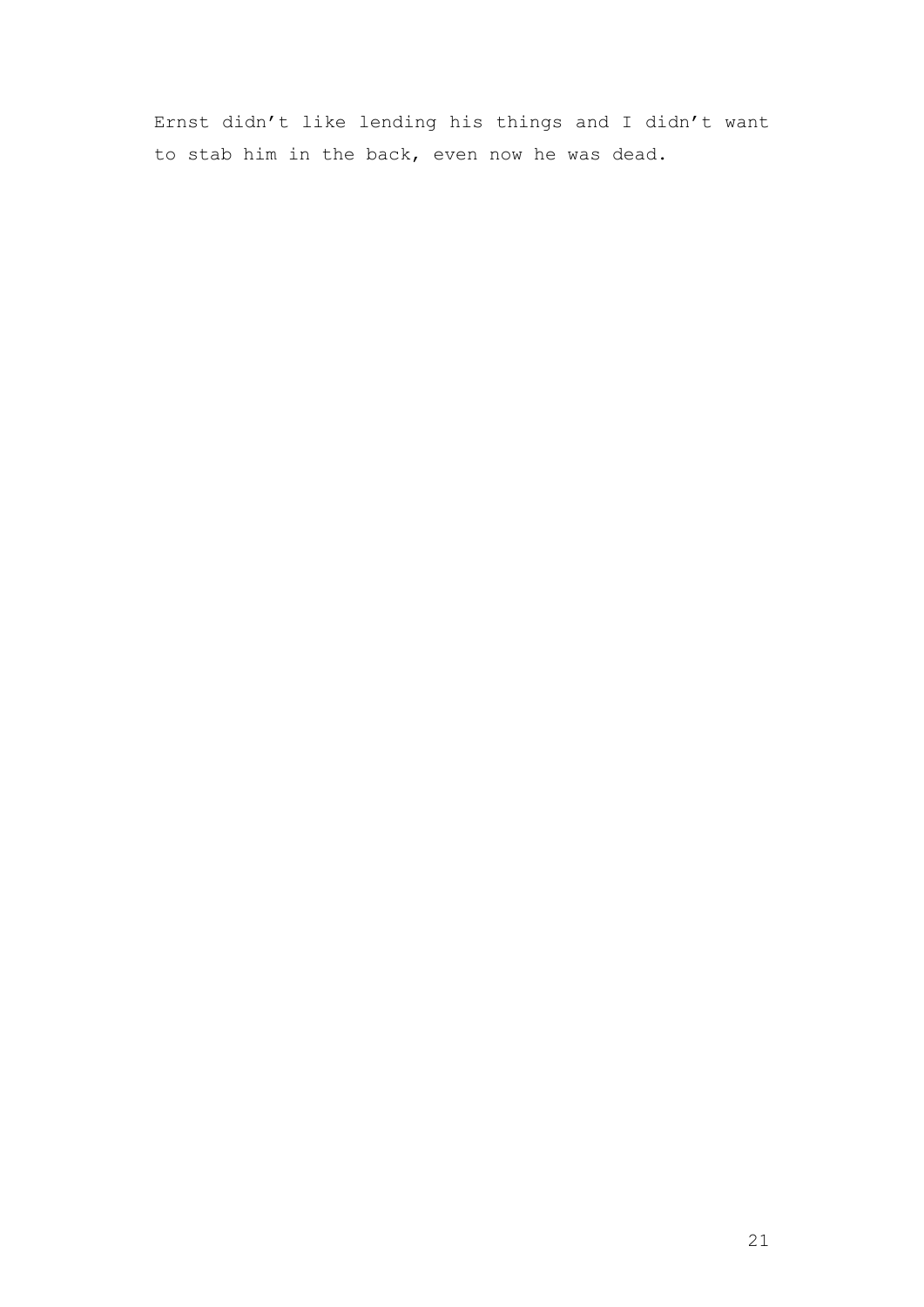## *Anika*

Just before she had to raise her clenched fist to knock on the green wooden door, the whole thing not only struck her as silly and pointless, but she was suddenly conscious of the silliness and pointlessness of her cause, as if she were waking from a daydream, from a baseless whim, a kind of utterly assured delirium. It was as if reality were slowly and painfully emerging from its perfect cover, forcing a distraught Anika to acknowledge that it was not reality that had been hiding the whole time within this landscape but that this whole time reality had *been* this landscape. Everything was in flux and nothing was what it appeared to be because she had succumbed to an illusion.

How on earth had she imagined that she might find a way out behind a weather-beaten wooden gate in the Lower Oder Valley? With a little luck no one would shoot at her and the only harm would be getting a splinter from knocking, but there was no chance of anyone opening this gate and taking her on a trip to Paris. Anika felt a powerful urge to turn around, get out of here and go home. How had she managed to ignore reality and block out the fact that nothing about this stacked up? She had handed in a request for leave and bought a train ticket and packed her holdall, as if she were a character in a film she was watching, not understanding the plot but having a certain stake in the outcome.

One night she had, not for the first time, knocked back one vermouth and lemon juice after another with Doreen while smoking packet after packet of Clubs, and sooner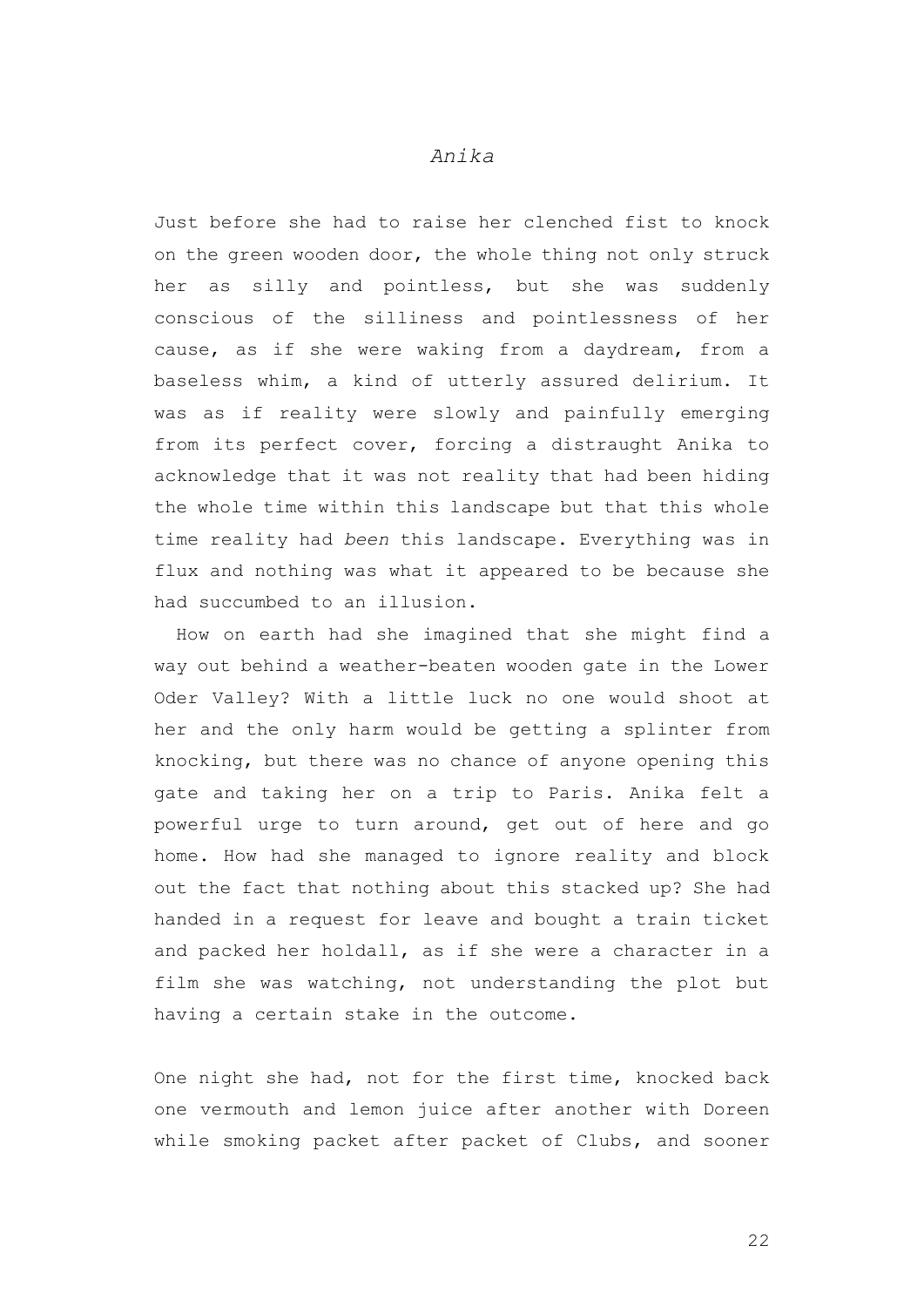or later, as always when she was totally wasted, she'd started talking about her great trip to Paris. She had described arriving in Orly, taking metro line 7 to Villejuif, the hotel in Montmartre, the wonderful days around the Eiffel Tower, paying a visit to Morrison and Laurencin at Père Lachaise cemetery, the incomparable *café au lait* at the Café de la Paix and so on and on and on. She could list every centime, what she had spent it on, how much a week's metro pass cost and the entrance price to the Louvre (it was cheaper after six on Tuesdays).

Anika realised she got on Doreen's nerves. That she got on everyone's nerves in fact. Her France monologues were amazingly gauche in every respect. They weren't really a winner with men either. They would back away anxiously from her when she got into this state, unable to figure out what to make of her pernickety accounts of imaginary travels. Were they the crazed thoughts of a mentally ill person, or the travelogue of a woman who was on the one hand sitting here, chatting about her job as a secretary at the state-owned Lacquer and Paint Company over glass after glass of Grey Monk, and yet privileged enough to take sightseeing trips to Paris? Or was she just an 'informal collaborator' trying to make them talk when silence would be the sensible option. Either way, it was better to have nothing to do with a woman like her and try their luck elsewhere.

Anika too found it a little risky to lapse into inebriated, hours-long monologues about her dream journey to Paris. It was no secret that the secret services spent a lot of time eavesdropping on the populace and that informers might be anywhere. She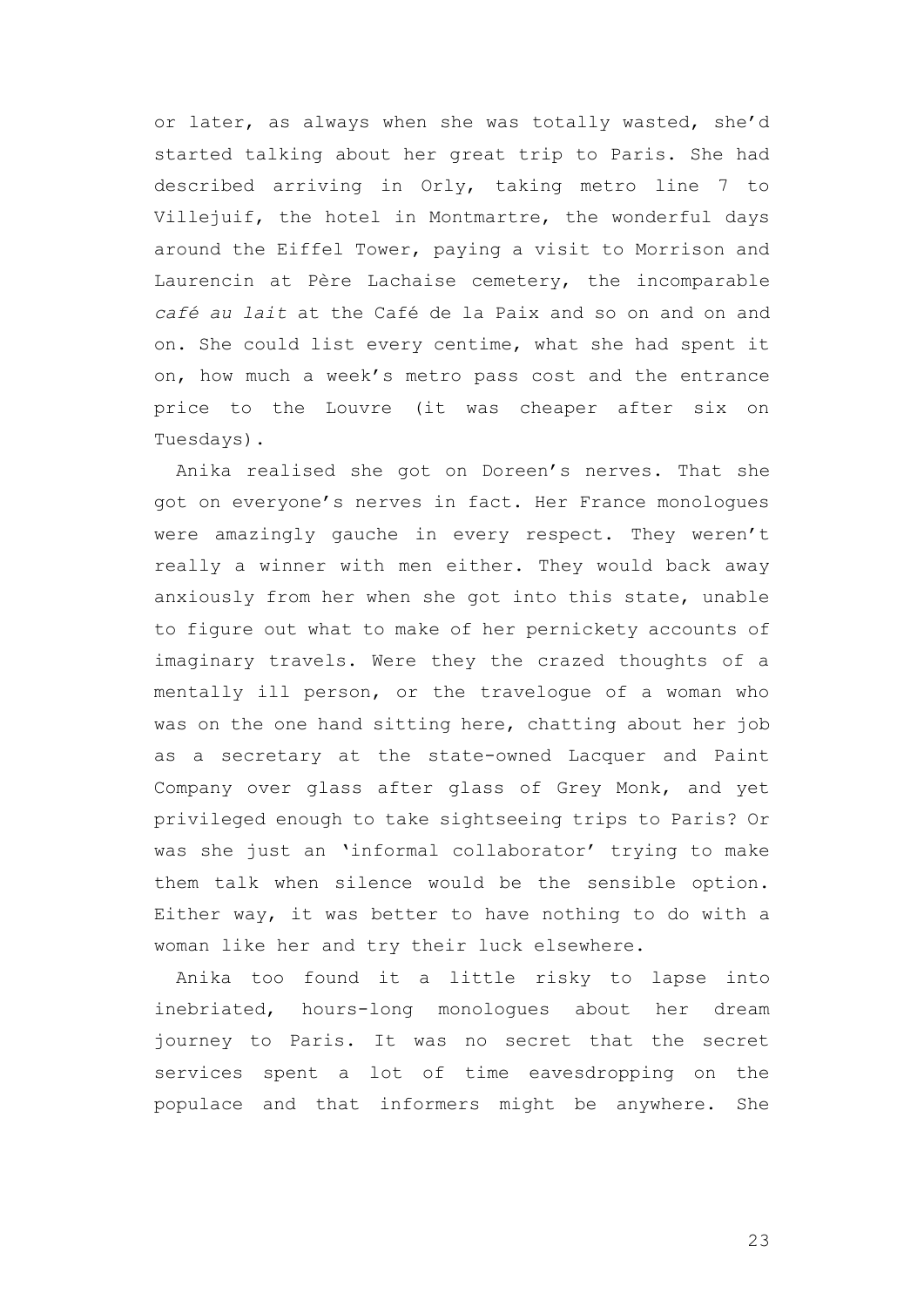thought it unlikely that her old schoolfriend Doreen was one of the eyes-and-ears gang, but could she be so sure?

When drunkenness got the better of her inhibitions, she didn't go in for bellowing drinking songs or flashing her boobs at men. Instead she talked about Paris, the arrondissements, the buses, the parks, the rude waiters, the toy boats in the Jardin du Luxembourg and so on and so forth. She had assembled this trip from an infinite number of tiny pieces – TV reports, novels, newspaper articles and small radio items. The slightest mention of Paris sparked Anika's attention. If the French president – who, since 1981, had been François Mitterand, whom Anika liked a bit less than his predecessor despite having no political opinion about either; it was just that the name Valéry Giscard d'Estaing was so magnificently and unnecessarily complicated and French – had announced a nuclear strike on East Germany, the news would have exercised her less than the question of whether he had entered the Élysée Palace, with its wonderful view of the Champs-Élysées, via the Rue du Faubourg Saint-Honoré or through the side entrance in the Rue de l'Élysée.

She couldn't help herself. She had planned and made this journey so often in her mind, honing the details and perfecting the route, that she oozed Paris from her every pore. Matters were not improved by the fact that this journey had never taken place and nothing in the next forty years or so was going to change that.

'You know what?' Doreen finally said during a momentary lull in Anika's account while she contemplated whether you changed from metro line 4 onto line 2 at Gare du Nord or Barbès-Rochechouart. 'I've heard something that might interest you. Apparently there's this guy in the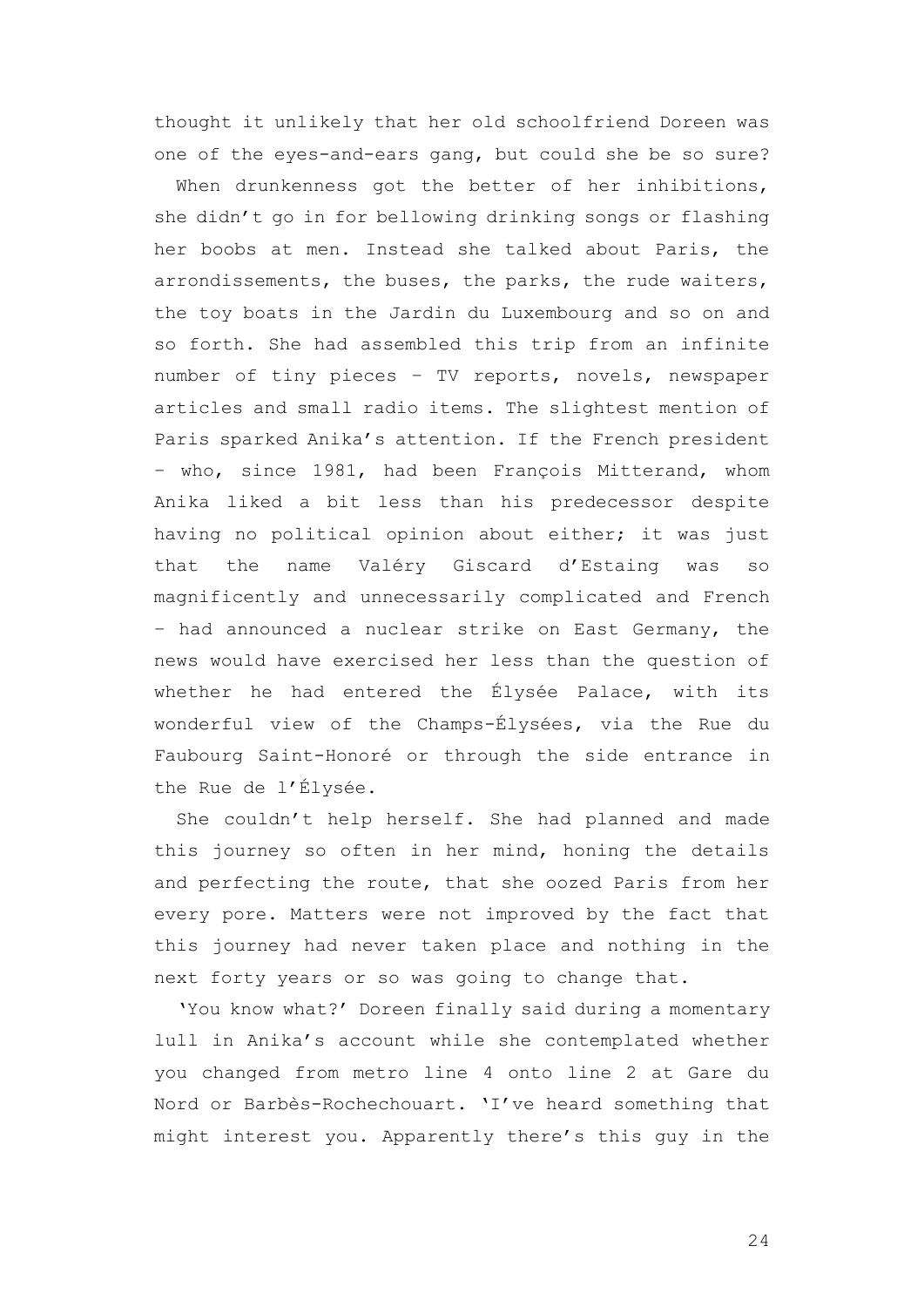Oder Valley who can organise any trip you like. Anywhere.'

'In the Oderbruch?' They were almost yelling at each other by now because their cerebellums were too numbed to facilitate any more subtle tongue movement.

'Nooo, in the Lower Oder Valley,' Doreen said. 'That's north of the Oderbruch.'

'Same difference.'

'Maybe, but not the same thing.' Neither of them really knew why this made them giggle, but after two bottles of Gotano Bianco and lemon juice, it was a bit too late for analysis.

The subject was quickly swept from the table, but the other subjects it saw that evening were many and varied. The two young women struggled to focus.

Nevertheless, the next time they met, Anika asked her friend about the guy in the Oder Valley again. Fortunately they had planned to have an ice cream so this time, apart from the advocaat in the Swedish sundae, there was no alcohol involved.

'Remember that night at the Harmonie?'

'Not a thing,' Doreen said in disgust. 'The Thuringians may be talented at some things – you know, Goethe and all that – but they should leave making vermouth to other people.'

'Maybe we just drank too much?'

'That too. But look, when I drink Nordhaus brandy – another Thuringian product – all I need the next morning are a glass of water and an aspirin to make it through the day. After an evening of Gotano I get headaches in every colour of the pain rainbow the next day. Thuringians should be banned from making foreign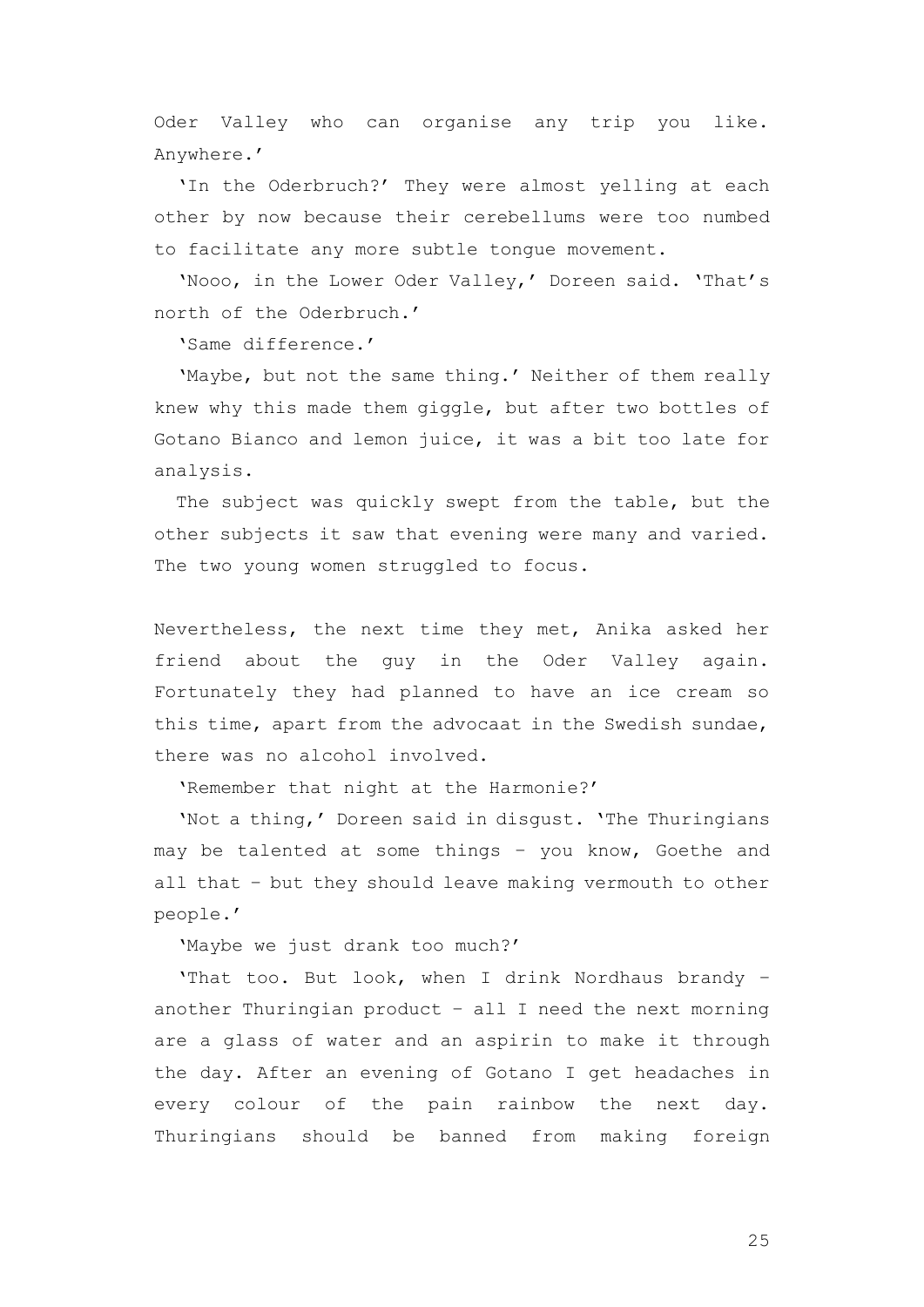liqueurs. Not that I want to lay into our southern friends alone. The Berliners should concentrate on making clear brandies and stay well away from juniper. To call that Schilkin stuff gin is like declaring war on the British Empire.'

'A completely different subject: you said something about a guy who can arrange any trip you like. In the Under Valley or somewhere? Is that right, or were you just drunk? Or was I?'

'The Lower Oder Valley,' Doreen confirmed. 'I heard about it from my mum's aunt who lives somewhere nearby. She said the guy lives on an isolated farm, but he isn't dangerous. And apparently he can take you anywhere you want with hypnosis.'

'Hypnosis?'

'That's what I understood, but you know how it is – my mother told me after supposedly hearing from her aunt Margrit about a man who lives nearby. It might just be Chinese whispers and it'll turn out it was nothing but a guy in low-cut jeans walking through her village.'

'But if so why would they bother telling each other about it?'

'I agree there must be something to it or I wouldn't have told you.'

'Because of course you know how long I've dreamed of going to Paris . . .'

'Anika,' her friend cut in, 'anyone who's been with you for more than two glasses of wine knows how you dream of going to Paris. Everyone. You know how much I like you. You're my best friend, you're clever and beautiful and we've had lots of great experiences together and lots of shit ones too, but somehow you've got to shake off this obsession with Paris. It's going to be a few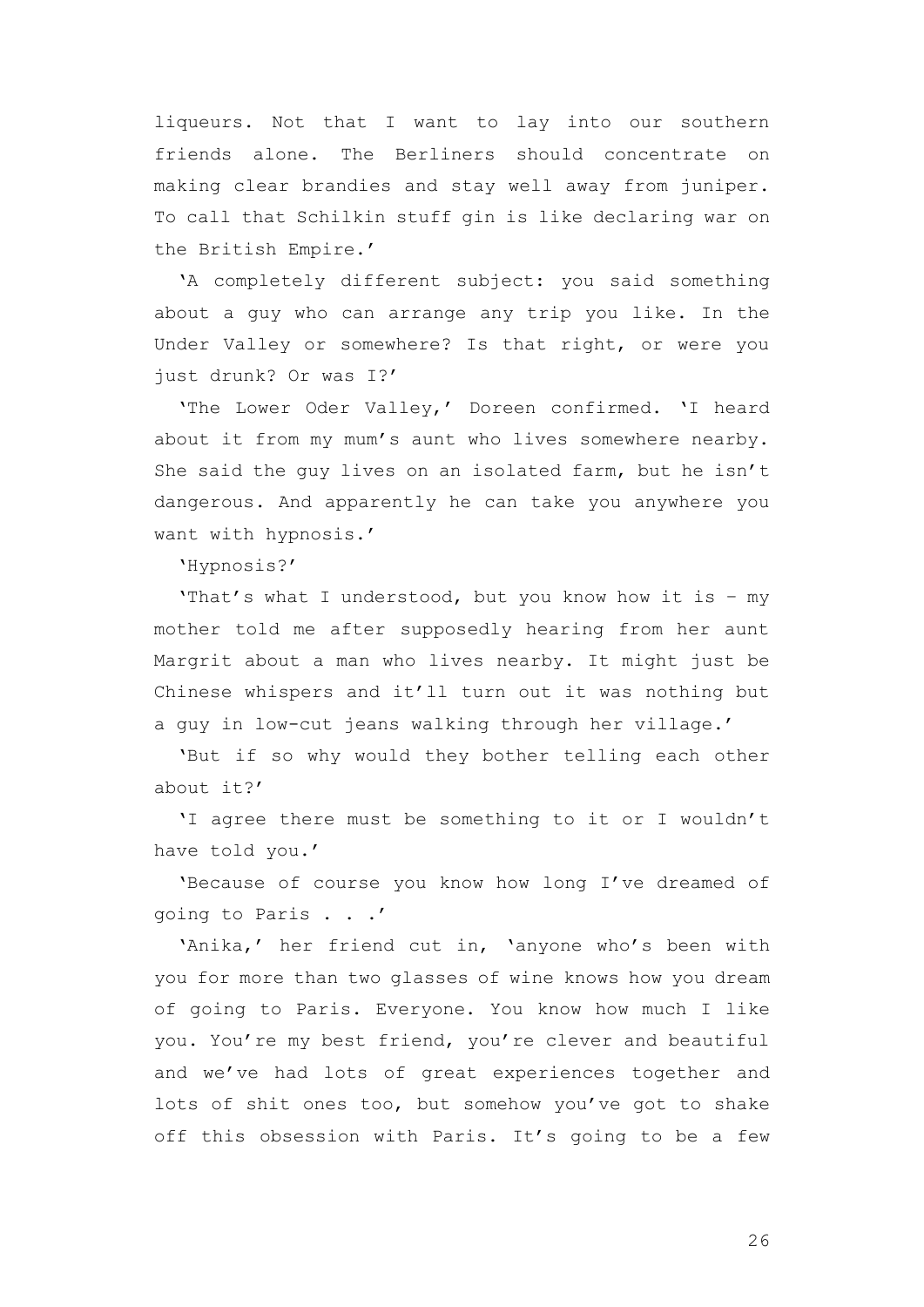decades before you retire, so you're either going to have to cope for the next thirty years until you can finally realise your dream or we need to start looking for a different solution. Because I don't know how many more times I can listen to you talking about taking the Rare K to Versailles.'

'The *RER*,' Anika said with a French accent, 'and it's line L.'

'Whatever,' Doreen said impatiently. 'The fact is that you're not going to take K or L or any other line before 2023, and 2023 is a *very* long way away. In any case, I am not going to put up with listening to those stories of yours for just under another forty years.'

'Forty years.'

'Just under.'

'Okay.'

They fell silent. Being silent in each other's company was almost the nicest feature of their friendship.

'So that's why I pricked up my ears when my mum told me about this guy in the Oder Valley who might be able to help you. I thought it couldn't possibly do you any harm, and hopefully it'll be useful. I mean, it's not like there are any other holiday plans you can make that will help.'

'True,' Anika said. 'It's not like a metro is going to pull up alongside me on Rügen or in the Thuringian Forest. I might as well try my luck in the . . . Lower Oder Valley.'

'Go for it! Try it out. I'll ask Mum for the exact address.'

Then Anika ate a Black Forest cherry sundae and Doreen a Swedish sundae, which was apparently the favourite dessert of East Germany's first leader, Walter Ulbricht.